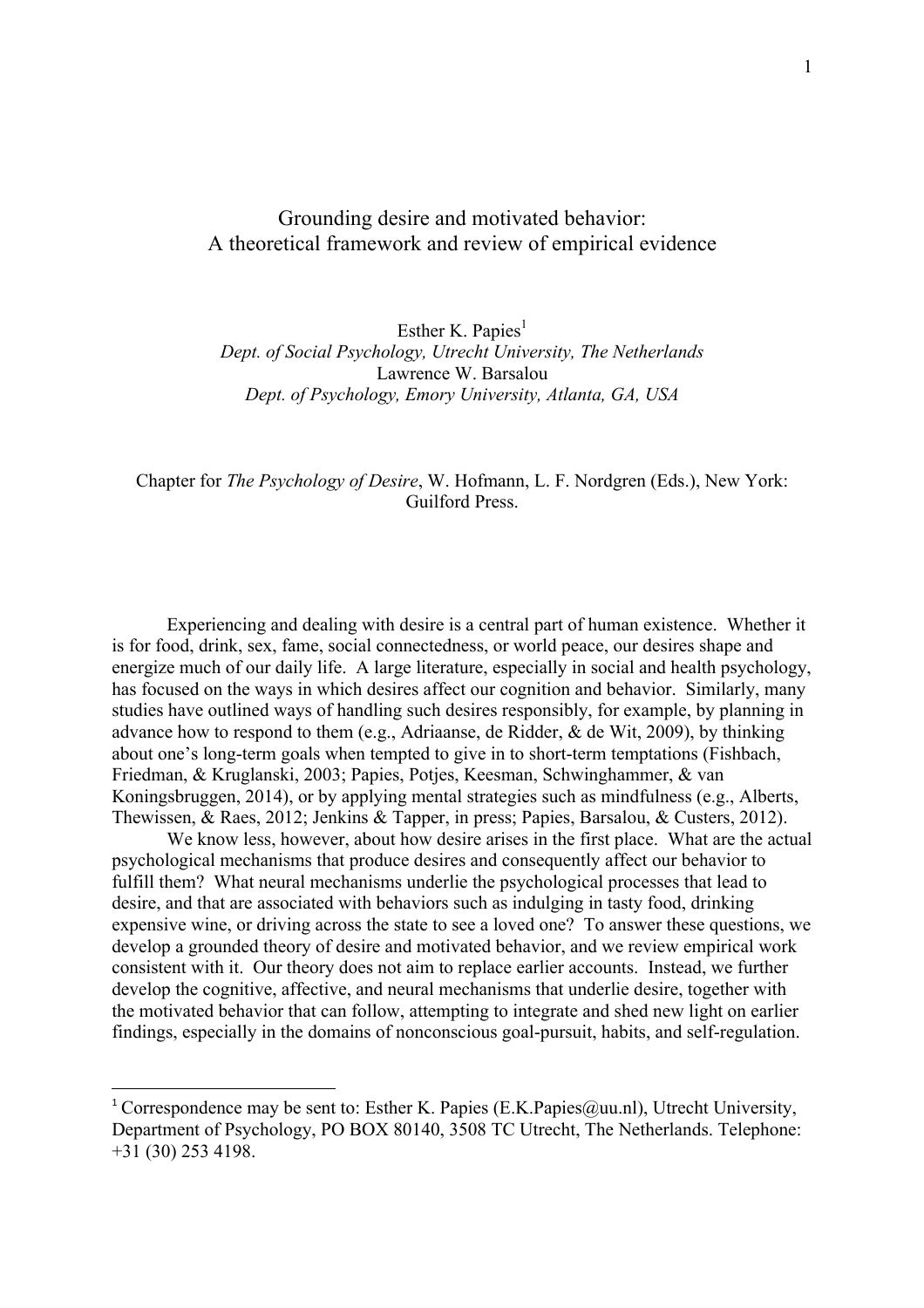We define desire as a psychological state of motivation for a specific stimulus or experience that is anticipated to be rewarding. This state may or may not be consciously experienced. Explaining desire is particularly important given that it often arises and motivates appetitive behavior in the absence of physiological deprivation. Most of us will be familiar with the experience of desire for a certain food, drink, or activity, despite not being hungry, not being thirsty, and actually being quite immersed in another activity. Indeed, there is ample evidence showing that desires can arise purely due to purely cognitive processes, often in response to environmental cues (see also Kavanagh, Andrade, & May, 2005). Much research has shown, for example, that exposure to attractive food can trigger desire to eat and increase eating behavior (e.g., Hill, Magson, & Blundell, 1984; Tetley, Brunstrom, & Griffiths, 2009), along with physiological responses preparing the body to eat (Nederkoorn, Smulders, & Jansen, 2000). Similarly, cue reactivity research has shown that across a variety of substances, substance-related cues reliably trigger cravings (Carter & Tiffany, 1999).

Furthermore, desires arising from cognitive processes and physiological deficits are not always aligned. Conditioning the concept of drinking water, for example, has been shown to increase how much water participants drink, in similar ways but independent of participants' thirst (Veltkamp, Custers, & Aarts, 2011). Smokers attempting to quit often experience cravings in response to smoking cues, even when they wear a nicotine patch that reduces the nicotine deficit and thus eliminates the physiological base for cravings (Tiffany, Cox, & Elash, 2000). What processes produce these powerful desires that do not result from physiological deprivation? In this chapter, we introduce a grounded theory to explain the emergence of desire and its effects on motivated behavior, integrating psychological and neural mechanisms.

### **Introducing a Grounded Theory of Desire and Motivated Behavior**

The theory that we propose makes use of three central constructs that have been suggested to play roles in grounded accounts of conceptual processing more generally, namely, situated conceptualization, pattern completion inference, and simulation (Barsalou, Niedenthal, Barbey, & Ruppert, 2003; Barsalou, 1999, 2003, 2008, 2009, 2011, 2013; Lebois, Wilson-Mendenhall, Simmons, Barrett, & Barsalou, submitted; Wilson-Mendenhall, Barrett, Simmons, & Barsalou, 2011). Specifically, we argue that desire arises when an internal or external cue triggers a *simulation*, or partial re-enactment, of an earlier appetitive experience that was rewarding. Simulating the past experience of eating a delicious scone in a coffee house, for example, could create a strong desire to consume another scone in a coffee shop now. Because the simulation includes psychologically-compelling hedonic and reward qualia (see also Kavanagh et al., 2005), it can motivate consuming a scone even when not hungry.

We assume that such reward simulations are typically situated. When re-experiencing the past consumption of a delicious scone, for example, it is simulated in a background situation, such as a coffee house, including a setting, people, object, action, events, emotions, mentalizing, self-attributions, etc. In our theory, all of this situational content is captured and integrated at the time of the original experience in a comprehensive representation that we refer to as a *situated conceptualization*. We assume that situated conceptualizations of experience are constantly stored in memory, representing the myriad types of situations that people experience, including pleasurable and rewarding appetitive events.

Once a situated conceptualization of a past experience exists in memory, perceiving one of its elements in the current situation can reactivate other elements of the situated conceptualization via *pattern completion inferences*. In other words, perceiving part of the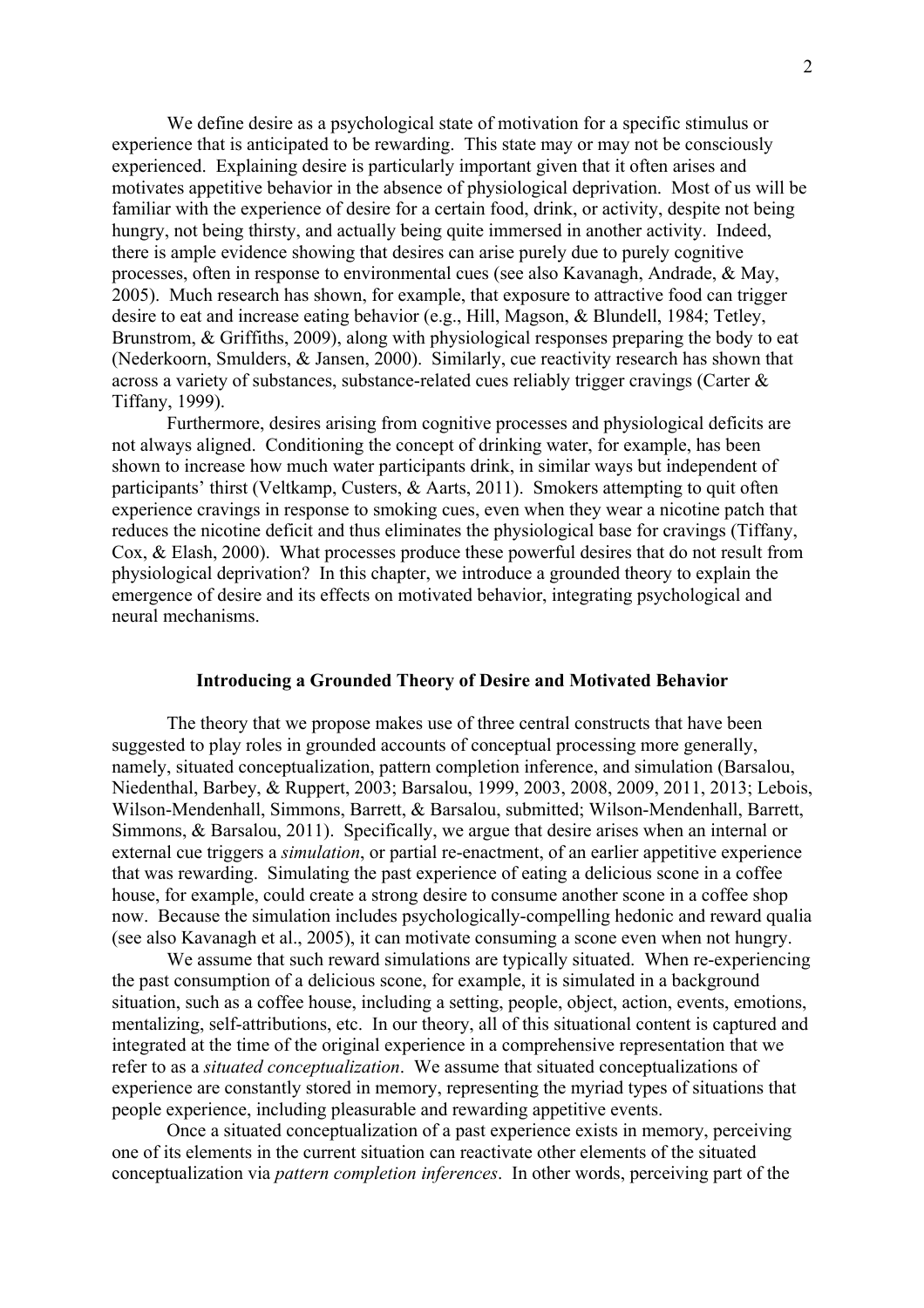pattern (e.g., a scone in a coffee house display case) can reactivate a larger pattern containing it (e.g., a situated conceptualization established while eating a scone on a previous occasion). Once a pattern is completed in this manner, a multimodal simulation of the previous experience is simulated. If this situated conceptualization contains experiences of pleasure and reward, these experiences are likely to be re-activated during the pattern completion process. As a result, these pattern completion inferences may lead to appetitive behavior, such as consuming the entity that triggered the inference process. Although pattern completion inferences of reward may be experienced consciously, as in cravings, they may often not reach conscious awareness, leading to motivated behavior outside awareness that can be experienced as unintentional or impulsive.

In the next section, we elaborate the mechanisms in this grounded theory of desire and motivated behavior. We begin by describing the situated conceptualizations of reward experiences that constitute the basic representations underlying desire. We then describe how the mechanism of pattern completion inference functions to re-instate a situated conceptualization in the brain and body, once perceiving one of its elements triggers its activation. Finally, we address how simulations function to re-enact reward experiences that engender motivated behavior. We then turn to empirical evidence from the domains of desire for food and alcohol to support the key components of our theory. Finally, we briefly address theoretical and practical implications, together with challenges for further research.

## **Mechanisms in the Grounded Theory of Desire and Motivated Behavior**

### **Situated Conceptualization**

Our theory assumes that people's rewarding experiences become stored in memory as situated conceptualizations. Once stored, a situated conceptualization represents the past situation as a memory. The situated conceptualization can also serve to interpret relevant situations in the future, and to support situated action in them.

Within our theoretical framework, we define a situation broadly, including internal states (e.g., cognitive, affective), bodily states (e.g., interoception, taste), and actions (e.g., executive, motoric); in other words, situations are much more than just environmental settings. Most critically, we assume that a situated conceptualization arises from the situated processing architecture of the brain (Barsalou, 2003, 2009, 2011, 2013; Lebois et al., submitted; Wilson-Mendenhall et al., 2011; Yeh & Barsalou, 2006). In a given situation, as someone perceives and conceptualizes the broadly defined elements of the situation, multiple neural systems simultaneously process these situational elements in parallel. Different neural systems, for example, process objects visible in the environment (the ventral stream), one's own motor behavior (motor and somatosensory cortices, cerebellum, basal ganglia), one's cognitive, affective, and interoceptive states and responses, including goals, reward, and physiological deprivation (lPFC, ACC, mPFC, PCC, OFC, amygdala, insula), and the external setting (parietal lobe, parahippocampal gyrus, retrosplenial cortex).

We assume that each system provides perceptual analysis and qualia of its respective information, as well as conceptual analyses of it. On seeing a scone in a coffee house, for example, the ventral stream performs visual analysis of the physical object and categorizes it as a scone. We similarly assume that perceptual and conceptual analysis occurs on all other aspects of the situation in the respective neural systems. We refer to the conceptualizations that result as "local," given that they process and evaluate one given element of the situation.

We further assume that a coherent global representation of the situation is constructed that integrates these streams of information and interprets them at a higher conceptual level. At the global level of analysis, relations between local situational elements are established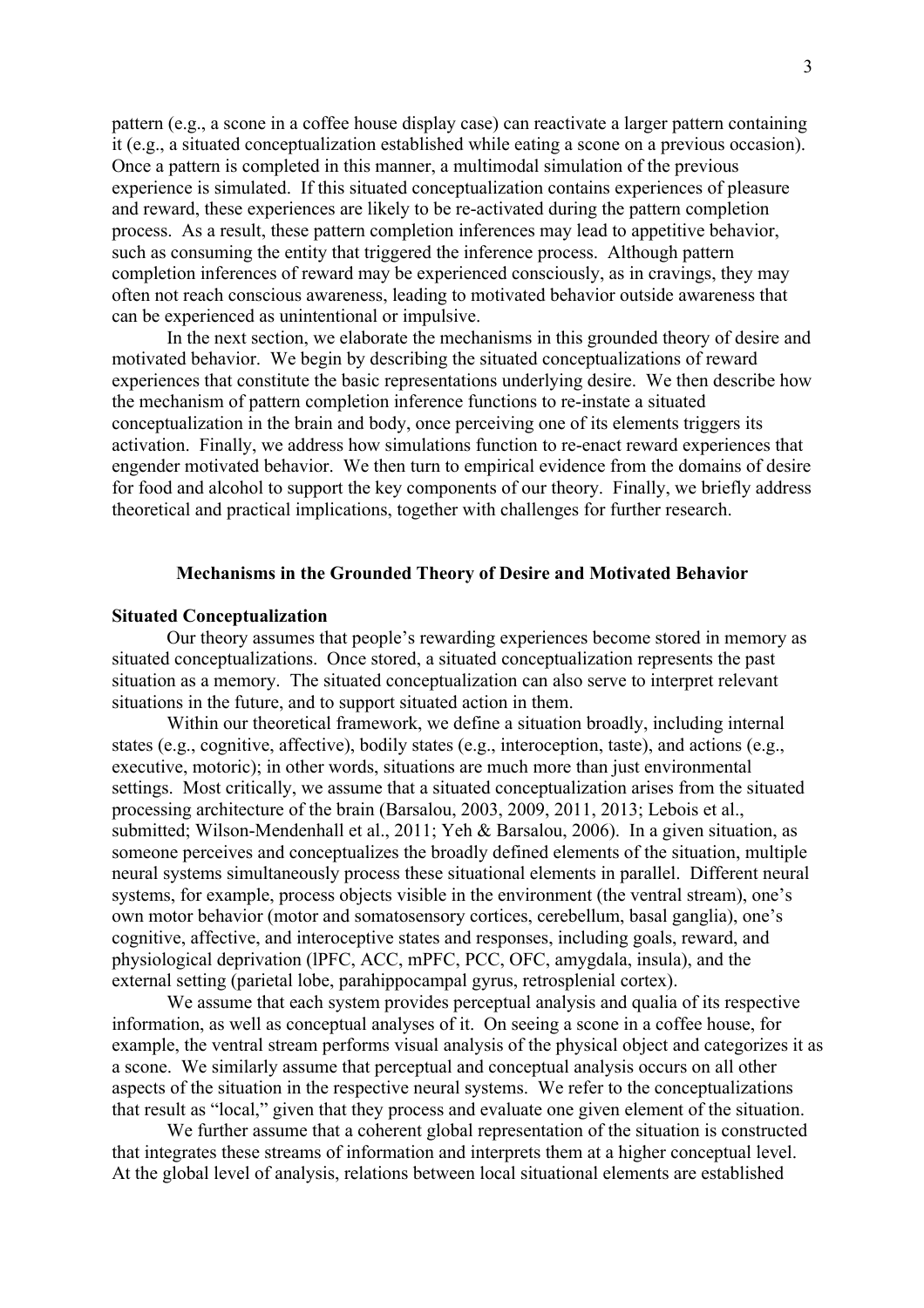(e.g., viewing a setting object as desirable for oneself; performing actions to possess and consume the object). A wide variety of relational concepts may become active to represent global conceptual structure in the situation, such as verbs and event concepts. In general, such relations may establish the significance of an object for oneself; they may explain the relation between having a goal and acting on it; they may help understand how an action produces an outcome in the situation; and so forth. Together, these global conceptualizations create the experience of a coherent meaningful situation.

We refer to the combined local and global conceptualizations of a situation's elements as a *situated conceptualization.* Most basically, a situated conceptualization supports understanding a situation at both the local and global levels, thereby allowing a person to interpret what is going on in a situation, and to produce relevant cognitive, affective, and bodily processes, and importantly, behavior. At a general level, we assume that situated conceptualization underlies all cognitive activity, not just desire (e.g., Barsalou, 2013). Within the domain of desire, a situated conceptualization of a reward experience is the distributed pattern of information that was processed earlier during the rewarding event, now represented and grounded in the brain in terms of various situated elements and their conceptual integration. We suggest that such situated conceptualizations of rewarding experiences play a key role in desire.

As an example, consider the experience of spending an evening with some friends while watching a George Clooney movie. In this situation, all of the neural systems described above produce perceptual experience, along with conceptual interpretation that will help you understand the situation and regulate your behavior. Some of these neural systems may be producing streams of information about the environment you are in, for example, your living room, sitting on the sofa, next to your friends, with a bowl of chips on the table. Another neural system may be controlling your motor actions, such as leaning forward and grabbing chips to eat, along with taste, somatosensory, and visual feedback. At the same time, neural systems processing affective and bodily states may produce various related experiences, such as reward from eating the chips, and excitement from suspense in the movie. Another neural system may continually establish the self-relevance of the events, reflecting your identity and goals, such as being a good host, and feeling socially connected. All these elements are grounded in perceptual, interoceptive, and motor systems, and become stored together as an integrated distributed pattern in memory. This pattern can later be reactivated by relevant cues, for example, when you walk through the grocery store, see a bag of potato chips somewhere, and think about the pleasure and fun of eating chips together with friends (see Papies, 2013).

### **Pattern Completion Inferences within Situated Conceptualizations**

An important function of situated conceptualizations is to provide us with relevant information about the current situation and to facilitate situated action by retrieving information from similar earlier experiences. Once stored as a distributed memory pattern, a situated conceptualization can potentially be cued by any of its elements later on, and can then re-instate itself by re-activating other elements and triggering simulations of these perceptions, bodily states, and actions. This activity may then color our experience, control our behavior, and influence our subjective experience in the current situation. We suggest that pattern completion inferences produce these effects (Barsalou, 2003, 2009, 2013; Barsalou et al., 2003).

When you encounter a situation that shares features with situated conceptualizations stored in memory, a Bayesian retrieval process may be triggered to find the situated conceptualization that best fits the current situation (Barsalou, 2011; cf. Chater, Tenenbaum, & Yuille, 2006; M. Jones & Love, 2011). From the Bayesian perspective, the best fitting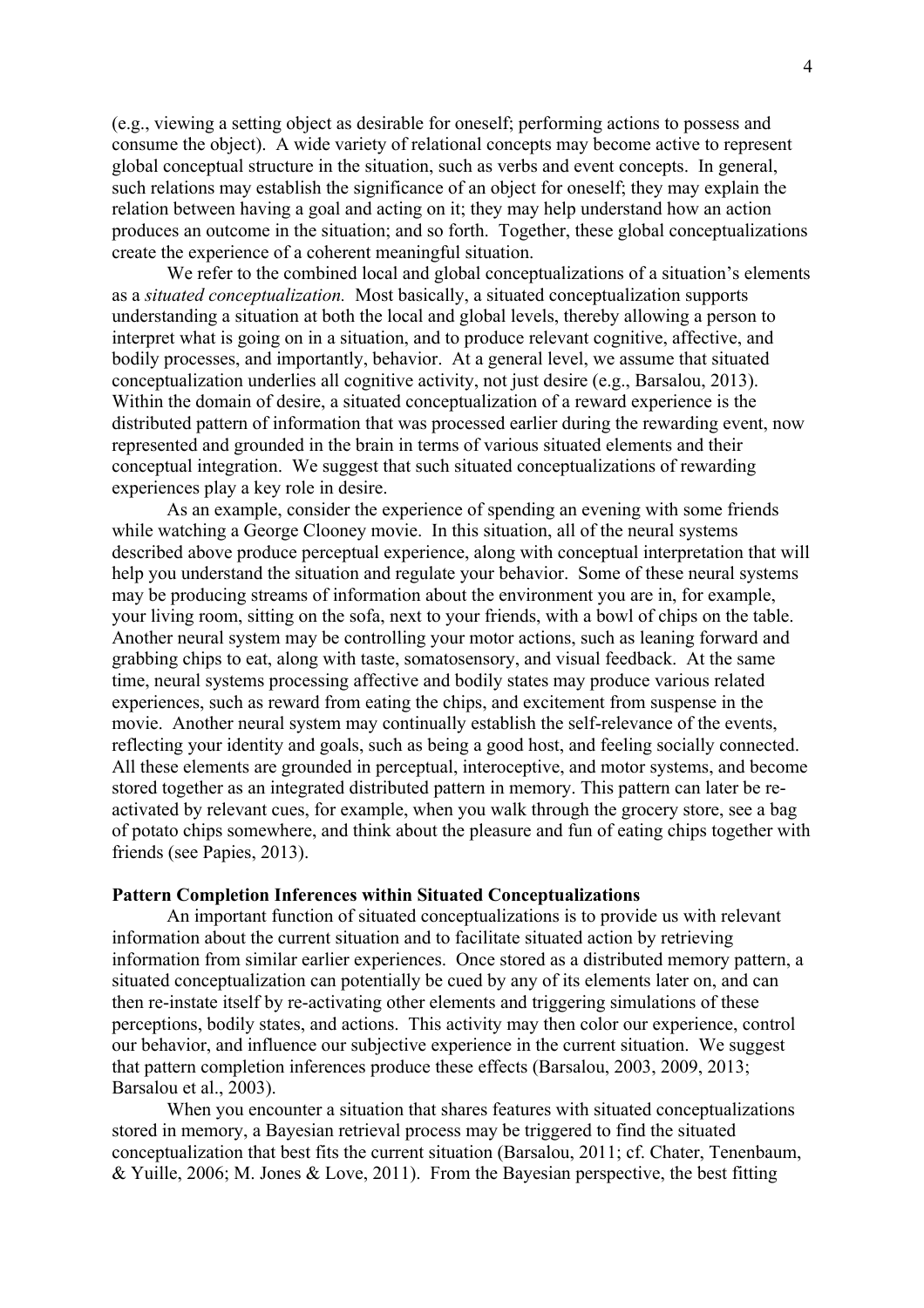situated conceptualization reflects both the frequency with which it has been relevant in the past, and the quality of its fit to the current situation.

Once a situated conceptualization has been retrieved, elements that are not directly activated by the current situation itself may be inferred as pattern completion inferences. In other words, various elements of a situated conceptualization can become active without being triggered directly by anything present in the current situation. Returning to our example, just seeing chips in the grocery store may not only re-activate the mouth-feel of consuming snacks rich in salt and fat, but also its hedonic pleasure, the positive affect of feeling connected with one's friends, and the desire to see another George Clooney movie. Desire, as we will argue in more detail below, may often be the result of this pattern completion process, with external cues inducing motivation for a stimulus that was previously part of a rewarding experience.

A key assumption of our approach is that any element of a situated conceptualization can serve as a cue for retrieving the rest; no one part of the conceptualization is privileged (although some parts may function more effectively under specific conditions, for a wide variety of reasons; see Papies & Barsalou, 2014). Under some conditions, appetitive desires could be triggered when the sight, smell, sound, or feel of an appetitive object activates a situated conceptualization of previously consuming the object (e.g., foods, drinks, drugs). Under other conditions, various other elements from the same situated conceptualizations could also activate them, including the associated settings, people, objects, emotions, selfattributions, bodily states, actions, etc. (see Papies, 2013). Regardless of the initial trigger of the situated conceptualization, once it's running, the pattern completion inferences it produces have the ability to motivate appetitive behavior in the current situation, independently of any physiological need state. This may also explain why desires are so prevalent in daily life (e.g., Hofmann, Vohs, & Baumeister, 2012), as their numerous triggers in our living environment are hard to control.

### **Simulation**

We assume that when pattern completion inferences are produced, they are realized as simulations of the inferred situational elements, rather than as symbolic descriptions of them. Thus, our grounded theory of desire and motivated behavior is built on the assumption that the various elements comprising situated conceptualizations are grounded in the neural and peripheral bodily systems that produce perception and action, including the production and perception of internal states (Barsalou, 1999). When, for example, a scone activates a situated conceptualization of eating a scone previously, the taste, reward, and actions inferred from the pattern completion process are reenacted in the gustatory, reward, and motor systems. In other words, the brain and body begin operating as if one were eating the scone. Because the same systems are running to produce the inferences that were running during consumption, the inferences that result often appear highly realistic, thereby becoming motivationally compelling.

Simulation can be viewed as the result of two basic processes: capture and reenactment (Barsalou, 1999, 2008). During an actual experience in a situation, the states of the neural systems active that process its various elements are captured in the respective systems, as described earlier for situated conceptualization. Over time, as the same kind of experience occurs repeatedly, related memories become captured across the same systems, such that an increasingly entrenched network becomes established. After eating many scones, for example, a network becomes established that aggregates the accumulated experience of eating scones into a distributed conceptual structure that represents the category (e.g., Barsalou, 2012; Martin, 2001, 2007). In other words, this increasingly entrenched network captures the aggregated experience of the category across all of the brain areas that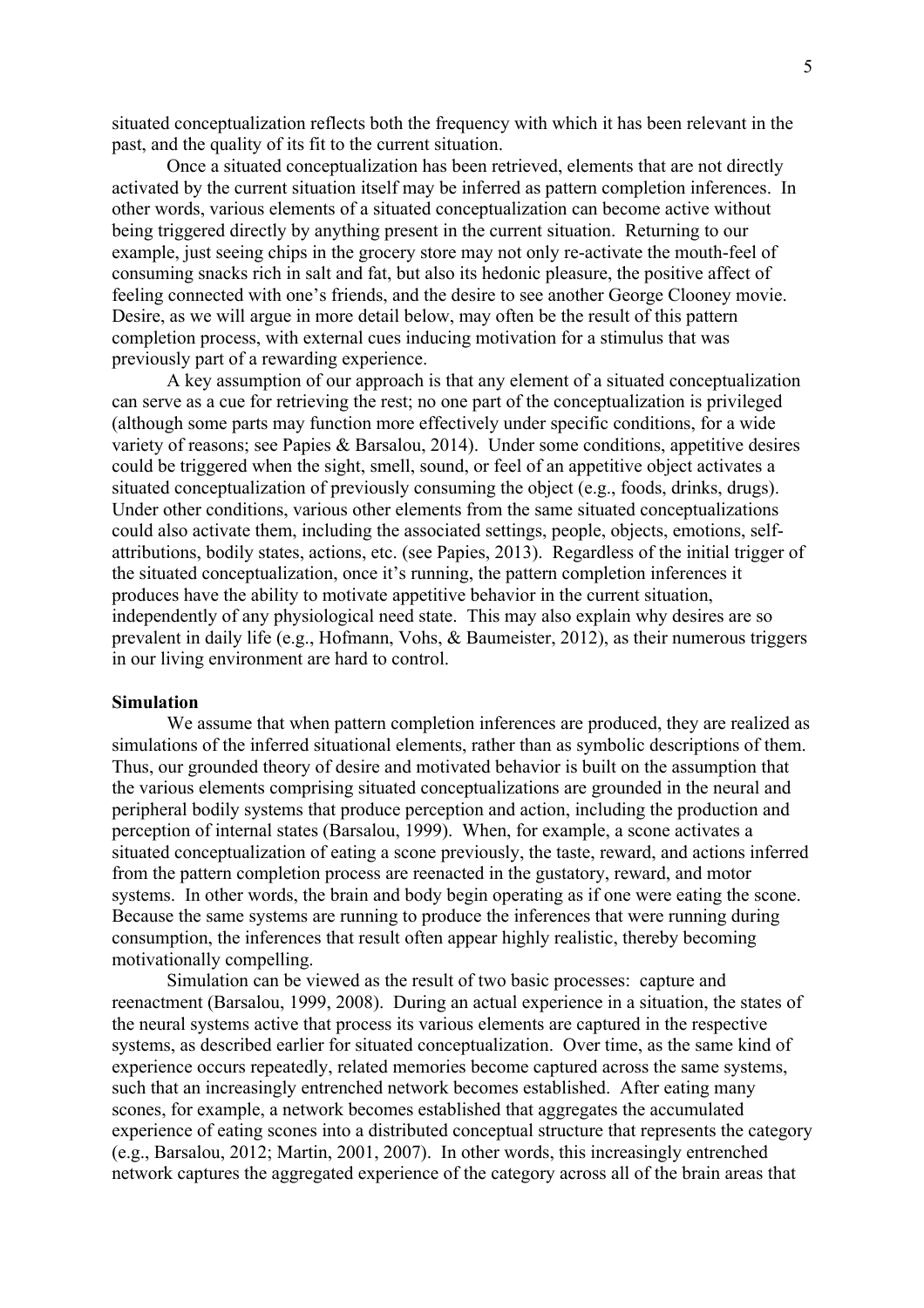process elements of the relevant situations. Although the resultant network reflects extensive experience, we assume that it also reflects strong genetic constraints on the underlying architecture that processes situation elements and links them together in association areas (Barsalou, 1999, 2008; Simmons & Barsalou, 2003). Thus, this account reflects both nativist and empiricist contributions.

Once the network representing a category becomes established, it can then be used to reenact instances of the category in their absence. By reactivating the network, it can reproduce the kind of brain state active when experiencing a category member. Reactivating the network of situated processing areas active when eating scones, for example, partially reproduces the type of brain states active when actually experiencing scones. We refer to these reproduced brain states as "simulations," given that the brain is simulating the kind of state that it would be in if it were experiencing a category instance.

We do not assume that a simulation ever reinstates a previous experience exactly. Instead, we assume that simulations typically reenact previous experiences partially, and that they can be biased and distorted in a variety of ways. We further assume that simulations can take diverse forms, ranging from simulating a specific category instance to simulating an average prototype, or simulating specific features of the category in rule-like manners (Barsalou, 1999). Importantly for our account here, we assume that simulations often operate unconsciously and implicitly, independent of intentional executive processing. When simulations do become conscious, they produce the diverse forms of imagery reported across multiple literatures (e.g., Jeannerod, 1995; Kosslyn, 1980, 1994), which have been suggested to play a role in desire for appetitive stimuli, too (Kavanagh et al., 2005). Finally, we assume that simulations support diverse forms of cognitive processing, including high-level perception, categorization, attention, working memory, long-term memory, language, thought, emotion, and social cognition (Barsalou, 2008).

Much empirical evidence supports diverse forms of simulation across the modalities (e.g., Barsalou, 2008; Kiefer & Barsalou, 2013; Pulvermueller, 2013). When people represent visual features during conceptual processing, in the absence of physical objects, they often represent them with simulation in visual areas (e.g., Goldberg, Perfetti, & Schneider, 2006; Hsu, Frankland, & Thompson-Schill, 2012; Kellenbach, Brett, & Patterson, 2001; Martin, 2007). For example, when people are asked to verify that an object has a particular form or color, they represent these form and color properties with visual simulations. Similarly, when people represent the auditory properties of objects conceptually, they often represent them with simulations in auditory areas (e.g., Kiefer, Sim, Herrnberger, Grothe, & Hoenig, 2008). Finally, research indicates that when people conceptually represent the functions of objects and the actions performed on them, they do so with motor simulations (e.g., Pulvermueller, 2013).

Increasing research demonstrates that simulations may also represent more abstract concepts, both literally (e.g., Wilson-Mendenhall, Simmons, Martin, & Barsalou, 2013) and metaphorically (e.g., Lacey, Stilla, & Sathian, 2012). Similarly, when people encounter affective stimuli and experience emotion as pattern completion inferences, these inferences are realized as simulations of previous emotion, both cognitively and bodily (e.g., Barrett, 2006, 2013; Lench, Flores, & Bench, 2011; Wilson-Mendenhall et al., 2011). Finally, and most importantly for our account here, much research demonstrates that when people encounter food stimuli, they simulate the experience of eating them (e.g., Barrós-Loscertales et al., 2012; Simmons, Martin, & Barsalou, 2005; van der Laan, de Ridder, Viergever, & Smeets, 2011). As people encounter a picture of tasty dessert, for example, they simulate the experience of eating it, and how rewarding it would be to consume, especially if hungry.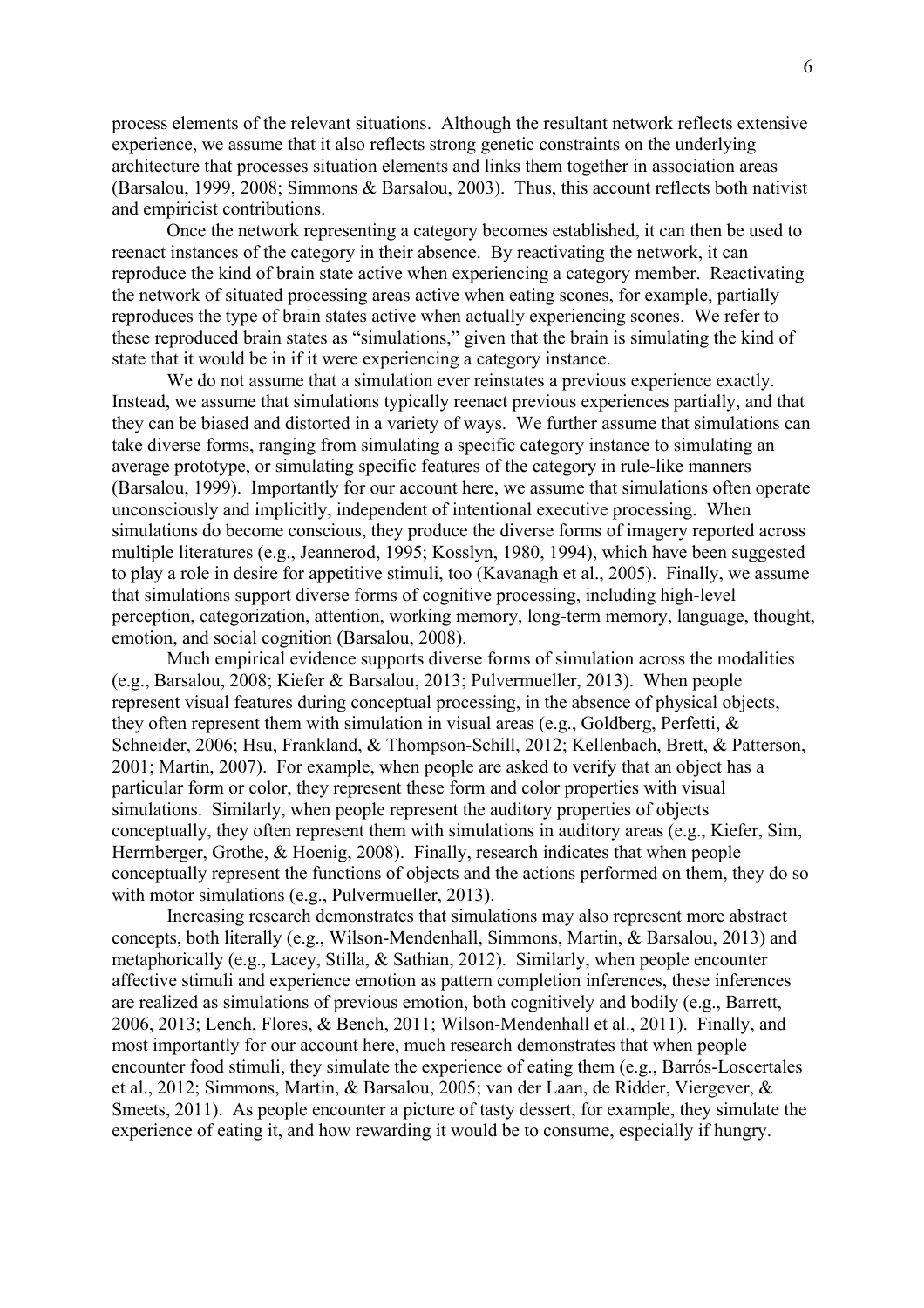### **The Motivational Potential of Simulated Bodily States in Grounded Desire**

Once a simulated experience of consuming something is running, it has the potential to be highly motivating, especially for appetitive stimuli, for which the situated conceptualizations triggered are particularly likely to lead to simulations of behavior that has earlier produced rewarding experiences. As several lines of research show, for example, perceiving a tasty food induces automatic approach impulses (Papies et al., 2012; Seibt, Häfner, & Deutsch, 2007; Veling, Aarts, & Papies, 2011). Similarly, as people become more motivated to consume food or pursue casual sex, they become increasingly likely to choose appetitive stimuli (Papies, Pronk, Keesman, & Barsalou, 2014; Seibt et al., 2007; Simpson & Gangestad, 1992). We suggest that as pattern completion inferences from situated conceptualizations for past experiences become active, the simulations that express these inferences can induce appetitive behavior.

Even though physiological deprivation may often contribute to the emergence of desire (e.g., Veltkamp, Aarts, & Custers, 2009), desire can also develop when situational cues trigger a situated conceptualization of a reward experience in the absence of deprivation. Because situational simulations, together with the bodily reenactments they include, re-create hedonic experiences, they can be so compelling and motivating that they induce appetitive behavior on their own. If, for example, one typically eats chips on relaxed Friday nights with friends while sitting on the sofa, these situated conceptualizations become stored in memory, together with the bodily states associated with desiring chips, tasting their crunchy saltiness, and feeling satisfaction on having consumed them. When experiencing any of these situational elements on a future occasion, one of these situated conceptualizations is likely to become active, thereby reproducing many aspects of these earlier situations, including the associated internal states. Just relaxing on the sofa alone on a Tuesday night might then be enough to make one wander toward the kitchen cabinet in search of a salty snack, independent of one's hunger.

### **Explaining Individual and Situational Differences in Grounded Desire**

This grounded theory of desire naturally explains situational and individual differences in desire that people experience. Specifically, both situational and individual differences in desire can be understood as differences in situated conceptualizations that have become established in memory, as a function of the different motivational states and resulting reward experiences stored at the time of the respective experiences.

Central to this account is our assumption that different levels of reward value become represented in situated conceptualizations, resulting from different levels of internal motivational states such as hunger, thirst, sexual motivation, etc. at the time (Papies, Pronk, et al., 2014). Consider the different situated conceptualizations that result when different states are associated with the same appetitive behavior. For example, one might have a highly rewarding pizza experience when very hungry, but only a mildly rewarding pizza experience when slightly hungry. Later, the different internal states encoded in the resulting two situated conceptualizations may serve as cues for retrieving these situated conceptualizations. Thus, when one encounters pizza while very hungry vs. mildly hungry, the best-fitting situated conceptualization will be retrieved, namely, the one that best matches one's current hunger. As a result, a pizza may appear highly attractive or only mildly attractive, reflecting the prior reward experience simulated.

Effects of more enduring individual differences, such as reward sensitivity or sexual motivation, may similarly be explained from differences in situated conceptualizations (see also Papies, Pronk, et al., 2014). To the extent that different individuals vary in motivation at the trait level, the respective differences in motivational states and resulting reward experiences will become stored in their situated conceptualizations associated with appetitive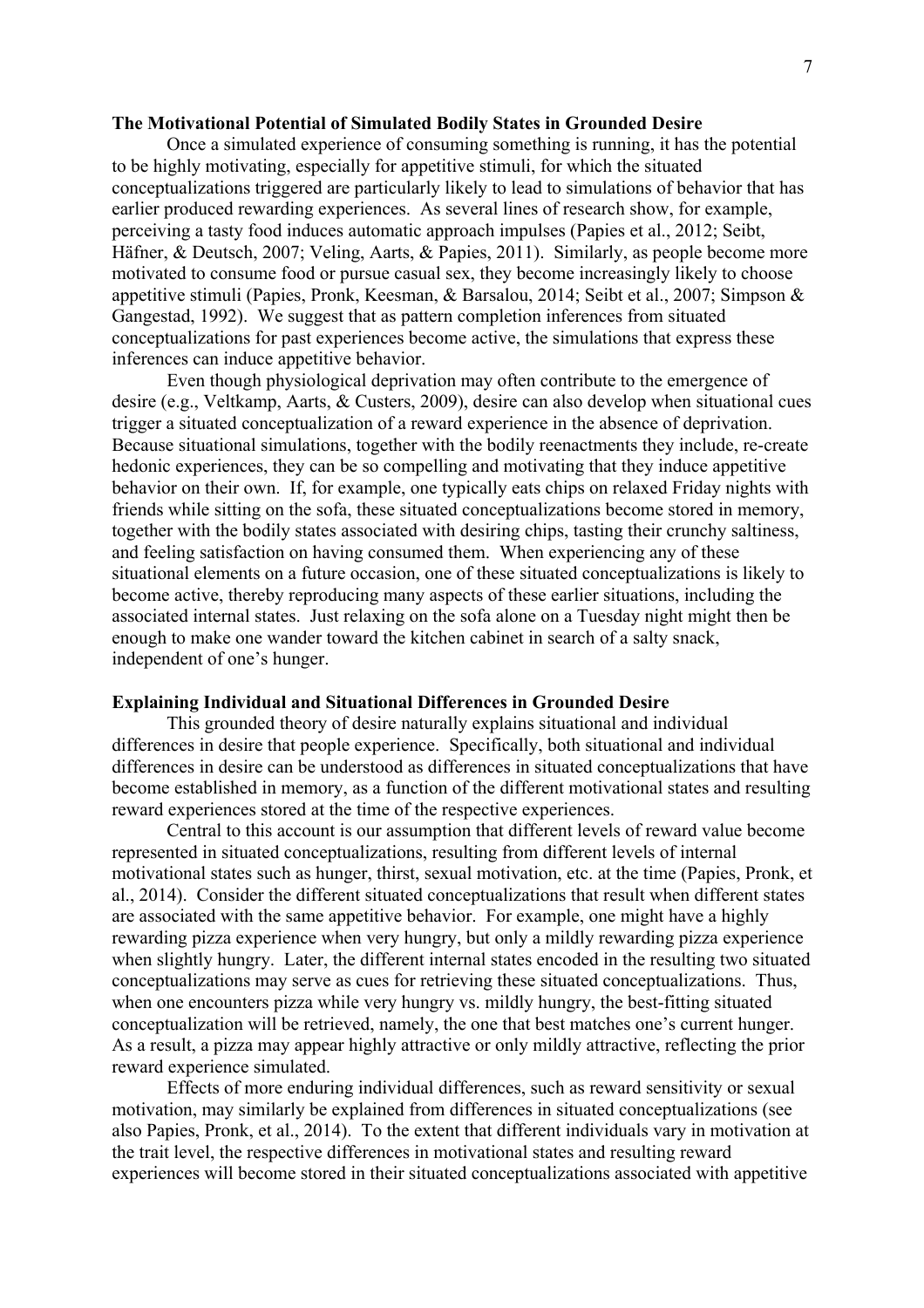behavior. Whereas some individuals might experience intense hedonic pleasure on consuming highly sweet deserts, other individuals might experience queasiness on consuming such desserts. As a result, when these two groups of individuals encounter the same sweet dessert, the pattern completion inferences that result may simulate very different bodily experiences, differentially motivating approach vs. avoidance responses towards it.

In this manner, situated conceptualizations reflect variations in reward representations and desire across situations and across individuals, thereby having the potential to explain the statistical subtlety that characterizes individual differences in desire and motivated behavior.

### **Empirical Evidence**

We now turn to evidence that speaks to the situated nature of desire and to the possible roles of situated conceptualizations, pattern completion inferences, and simulation. Focusing on the domains of food and alcohol, this review does not aspire to be exhaustive, but merely to give a brief overview of research that is relevant for our account. The studies we discuss originate from diverse areas and theoretical backgrounds, but we suggest that their findings can be understood and integrated coherently by means of the theoretical framework suggested here.

### **Desire for food**

Various studies suggest that representations of desirable foods are situated. From the perspective of our account, we expect that food memories are embedded in situated conceptualizations that become established during eating experiences. We further predict that cuing these situated representations will trigger simulations of rewarding eating experiences in neural and bodily systems as pattern completion inferences.

A large set of behavioral findings supports the situated nature of food representations. When categorizing foods, people make use of categories that describe when or how one typically eats a food (e.g., appetizers, snack foods; foods you eat with a spoon; Blake, Bisogni, Sobal, Devine, & Jastran, 2007; Ross & Murphy, 1999). Similarly, when describing eating and food in general, people refer to situated features of consuming it, such as hunger, eating with family and friends, enjoyment, and comfort (Keller & van der Horst, 2013). Specific types of foods are even referred to by their situated function as "comfort foods," implying that these are food items typically eaten in times of distress. While preferences for comfort foods differ between different individuals and groups (e.g., between men and women), such foods tend to be high in fat and/or sugar, and are heavily associated with memories of earlier rewarding eating situations (e.g., Locher, Yoels, Maurer, & van Ells, 2005; Wansink, Cheney, & Chan, 2003). These findings suggest that attractive foods are represented in relevant eating situations, including internal bodily and affective states, as well as features of the eating environment.

A recent study using a feature listing task confirms these findings and further demonstrates the richness of the situated representations that people have of food, particularly when this food is highly rewarding (Papies, 2013). In this study, participants were presented with words for four tempting foods (e.g., chips, cookies) and four neutral foods (e.g., apple, rice), and listed "features that are typically true of these concepts." In line with the earlier findings described above, participants listed various features describing the situated nature of food, such as when, where, why and with whom one eats the foods (e.g., TV; on the sofa; to treat yourself; eat sociably together) and the hedonic pleasure that results (e.g., tasty, delicious). Both hedonic and situation features were listed more often for tempting compared to neutral foods, and the situation features were much more varied and detailed for tempting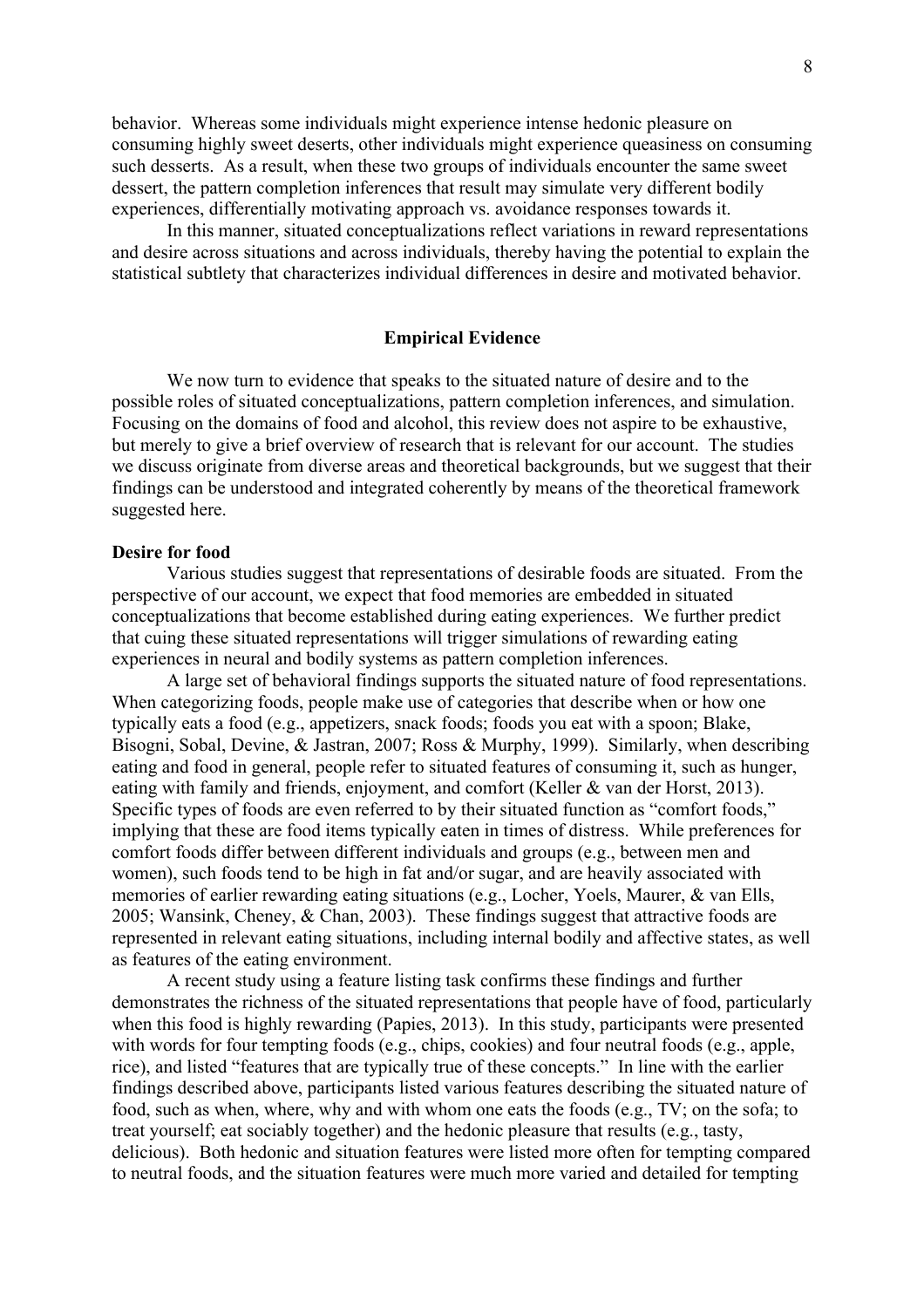foods. In addition, participants heavily made use of features describing the sensory experience of eating a tempting food, such as its taste, texture, and temperature (e.g., sweet, salty, savory, crunchy, creamy), and again, they did so much more for tempting than for neutral food. In contrast, participants situated neutral foods quite differently. Specifically, for neutral foods, participants much more often described visual features (e.g., green, round, small) and slightly more features related to the production, purchase, and preparation of the foods (e.g., grows on a tree, comes in bags, has to be cooked). Correlational analyses also showed that participants were more likely to describe a situated eating experience for tempting foods when they reported that they found this food very attractive and had a strong desire to eat it.

From our theoretical perspective, participants retrieve situated conceptualizations of earlier experiences with a food when asked to describe its features. When they find the food very attractive, the situated conceptualization is particularly likely to contain simulations of eating the food, as this produced the earlier rewarding experiences. They then proceed to describe the content of these situated conceptualizations, listing their features via pattern completion inferences to food cues. The situated conceptualizations that participants retrieve for tempting food most likely reflect idiosyncratic rewarding eating experiences, as participants describe features of eating and enjoying the food in rich background situations.

Much empirical work further shows that situated cues associated with attractive food and eating can trigger hedonic thoughts, cravings, and eating behavior, which is consistent with our prediction that activating a situated conceptualization of a rewarding eating experience can lead to desire. Brief descriptions of eating situations involving high-calorie foods, for example, trigger hedonic thoughts about food in chronic dieters, who have trouble resisting such indulgences (Papies, Stroebe, & Aarts, 2007). Being exposed to the sight or smell of attractive food triggers cravings and facilitates overeating, again especially among participants who have difficulties regulating their eating (e.g., Fedoroff, Polivy, & Herman, 1997; Rogers & Hill, 1989). Notably, these effects are specific for the cued food (Fedoroff, Polivy, & Herman, 2003), suggesting that the desires triggered activate specific situated conceptualizations, rather than a general desire to eat.

Physiological and neuroimaging research examining responses to food cues further support a grounded cognition perspective on desire. When exposed to attractive food cues, people respond as if they were actually eating or preparing to eat the food, reflecting simulations in neural and bodily systems. First consider how food cues trigger salivation (as originally proposed by Pavlov decades ago). Numerous studies show that exposure to attractive food triggers increased salivation in anticipation of food intake, especially in participants who have trouble regulating their eating behavior and maintaining a healthy diet (Brunstrom, Yates, & Witcomb, 2004; Ferriday & Brunstrom, 2011; Naumann, Trentowska, & Svaldi, 2013), especially for preferred foods (Rogers & Hill, 1989). From our perspective, attractive food cues activate situated conceptualizations that produce eating simulations via pattern completion inferences, thereby increasing salivation in anticipation of consumption.

Much neuroimaging research further shows that our brains respond to food cues in similar ways as if we were actually eating, tasting, and enjoying the respective foods. Viewing attractive food pictures or even just reading food words activates brain areas similar to actually eating these foods, including primary and secondary taste cortices (anterior insula, frontal operculum) and reward areas (orbitofrontal cortex; e.g., Barrós-Loscertales et al., 2012; Simmons et al., 2005; van der Laan et al., 2011). These effects are particularly pronounced for high-calorie foods and for hungry perceivers, and they correlate with individual reports of hunger and desire for food (Killgore et al., 2003; Siep et al., 2009; Wang et al., 2004). Furthermore, these effects are stronger in individuals who experience difficulty resisting high-calorie foods, such as overweight individuals and those at risk for overweight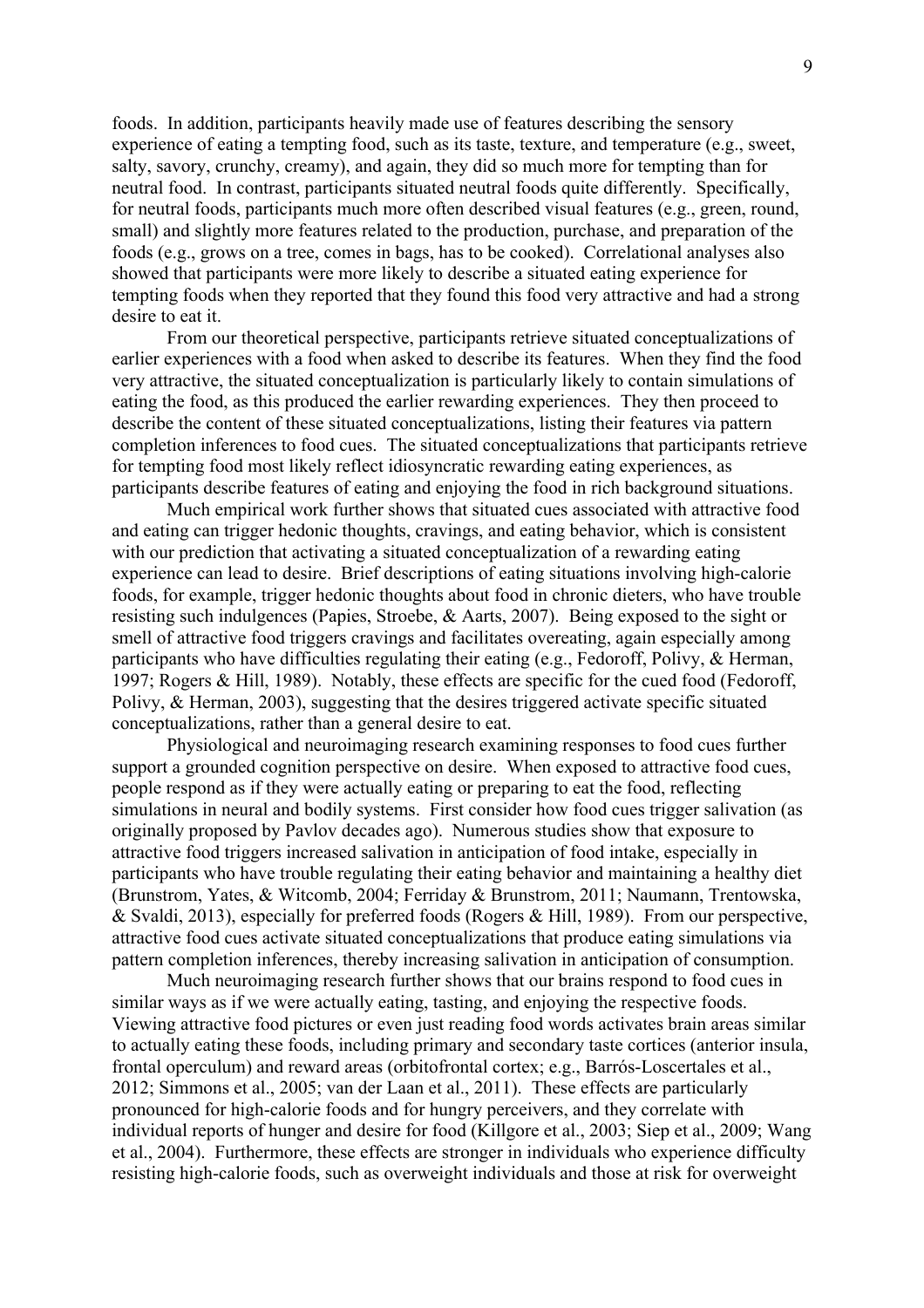(Stice, Spoor, Ng, & Zald, 2009; Stice, Yokum, Burger, Epstein, & Small, 2011). These findings demonstrate that attractive food triggers simulations of eating the food in the same brain areas that become active when actually eating it, and may reflect the reward typically experienced.

Cognitive labels can affect these neural responses and also the associated subjective experiences. In one study, tasting a food stimulus that was labeled as "rich and delicious" increased activation in reward areas in the brain, compared to tasting the same stimulus when it was labeled "boiled vegetable water" (Grabenhorst, Rolls, & Bilderbeck, 2008). Woods and colleagues (2011) showed that tasting the same drink with labels suggesting different levels of sweetness changed neural responses in the primary taste cortex, as well as participants' experiences of the drink's sweetness. Similarly, labels suggesting that a wine was more expensive increased reward responses in the brain when tasting it, along with judged pleasantness (Plassmann, O'Doherty, Shiv, & Rangel, 2008). We suggest that such labels activate fitting situated conceptualizations and specific simulations in sensory regions in the brain, which become superimposed on the actual taste perception and thus affect experience (cf. Hansen, Olkkonen, Walter, & Gegenfurtner, 2006). Not only neural responses, but even hormonal responses to food can be modulated by food labels, as shown by a study where a milkshake that was labeled "indulgent" rather than "sensible" triggered a steep decline in the gut peptide ghrelin after consumption, suggesting a state of physiological satiety (Crum, Corbin, Brownell, & Salovey, 2011). Again it appears that the food label and appearance trigger a specific simulation that then affects our neural and physiological responses and actual sensory and hedonic experiences.

Research on cross-modal effects during food perception and eating behavior has demonstrated that, not only cognitive labels, but also cues from other modalities can affect experience of eating. The color of food, for example, is a strong cue for expectations with regard to eating experiences, and significantly facilitates flavor identification (Spence, Levitan, Shankar, & Zampini, 2010), presumably by serving as a cue to retrieve a fitting situated conceptualization of eating that specific food. Further, research has shown that a variety of sounds related to eating can similarly affect what we expect of a food, how much we like it, and how much we eat (for a review, see Spence & Shankar, 2010). In one study, for example, hearing the sound of bacon sizzling in a pan increased participants' perceptions of bacon flavor in a product they tasted, compared to a different sound, suggesting that the sound may have activated a simulation of bacon taste that then increased actual taste perceptions (Spence, Shankar, & Blumenthal, 2010). Such results suggest that cross-modal cues retrieve situated conceptualizations of specific eating experiences, which then lead to partial simulations of the associated tastes, which in turn strengthen actual taste experiences.

All of these findings are consistent with our grounded perspective on desire, indicating that both linguistic labels and non-linguistic cues belong to situated memories of eating experiences. As a result, perceiving these cues can trigger simulations of eating that then influence actual eating experiences.

### **Desire for alcohol**

Situated conceptualizations of reward experiences also appear to play central roles in the desire for alcohol. As we will see, much research on alcohol cues and alcohol outcome expectancies demonstrates powerful effects of such cues on desire and motivated behavior.

Drinking alcohol is in part represented in terms of beliefs about the effects of alcohol, such as becoming more sociable, relaxed, or happy when drinking. Consistent with our grounded theory of desire, alcohol expectancies can be viewed as situated memories that have been established idiosyncratically and thus vary strongly with individual experiences (see B. T. Jones, Corbin, & Fromme, 2001; Stein, Goldman, & Del Boca, 2000). Additionally the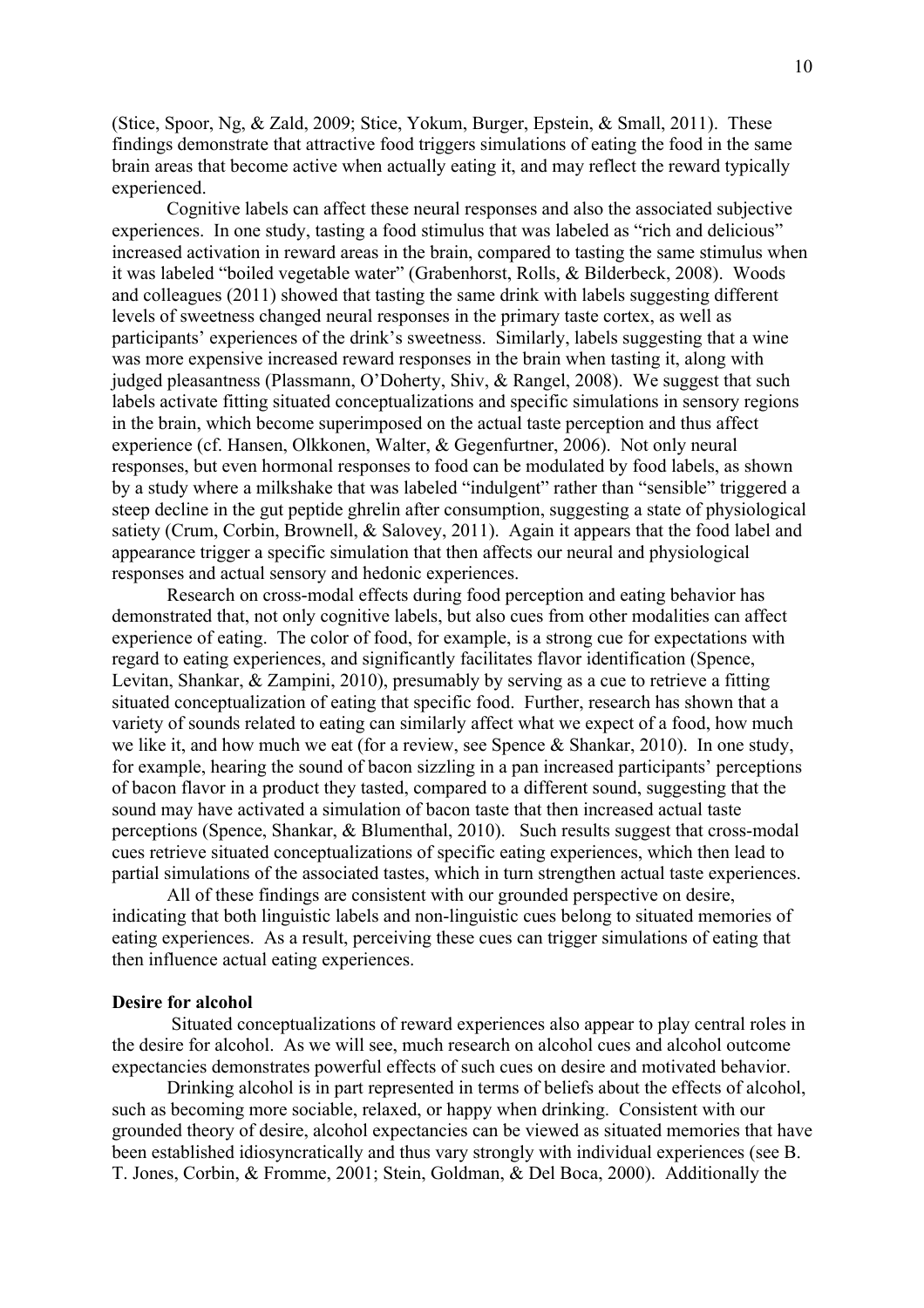degree to which one expects a reward experience from drinking has been shown to motivate and increase consumption (for an overview, see Reich, Below, & Goldman, 2010). Experimental studies have further shown that priming outcome expectancies with word cues (e.g., "confident", "sociable", "sexy"), leads to increased drinking, especially among heavy drinkers (Stein et al., 2000). Conversely, interventions designed to challenge such outcome expectancies have sometimes been shown to reduce drinking (e.g., having participants notice that they experience positive outcomes typically associated with alcohol, even though they consumed placebo drinks; see B. T. Jones et al., 2001).

Extensive work on the effects of alcohol cues shows that exposing participants to contextual cues for drinking (e.g., a bar environment, alcohol-related pictures, the smell of alcohol, the sight of alcoholic beverages) activates alcohol-related thoughts and approach impulses, and increases the desire to drink (for reviews, see Field, Schoenmakers, & Wiers, 2008; Wiers & Stacy, 2006). In the context of drinking habits, Sheeran and colleagues (2005) demonstrated that exposing students to words related to socializing increased the accessibility of the concept for drinking and the motivation to drink, but only among habitual drinkers, presumably because these cues activated situated conceptualizations of drinking in social contexts for them. From the perspective of our theory, we interpret these findings as showing that outcome expectancies and situated alcohol cues constitute elements of situated conceptualizations for rewarding drinking experiences. Thus exposure to these cues can activate these situated conceptualizations, and via pattern completion inferences, trigger the desire to drink.

Further research in this domain similarly shows that activating situated conceptualizations of drinking alcohol can trigger pattern completion inferences that represent various consequences of drinking (in the absence of actual alcohol consumption). Mere priming with alcohol-related words among social drinkers, for example, has been shown to produce cognitive responses typically associated with alcohol, such as performing worse on cognitive tasks (Fillmore, Carscadden, & Vogel-Sprott, 1998), aggressive thoughts (Bartholow & Heinz, 2006), and judging women as more attractive (Friedman, McCarthy, Förster, & Denzler, 2005).

Furthermore, alcohol cues trigger embodied responses that suggest partial simulations of drinking experiences. Exposure to alcohol-related cues in neuroimaging studies, for example, has been shown to activate brain areas associated with reward and cravings in problematic drinkers (e.g., Myrick et al., 2004; Schacht et al., 2011). In cue-reactivity studies, addicts' physiological responses to cues that are associated with drug use (including alcohol, nicotine, and cocaine) are very similar to the effects actually produced by taking the drug, such as increased heart rate and sweat gland activity (see Carter & Tiffany, 1999, for a meta-analysis). This suggests that exposure to drug-related cues triggers embodied simulations of drug use that produce physiological changes associated with actually using it. Studies using placebo designs have similarly shown that the mere expectancy of drinking alcohol can lead to physiological changes as if participants were actually drinking alcohol, such as impaired motor performance (Vuchinich & Sobell, 1978), increased male sexual arousal (Terence & Lawson, 1976), and reduced arousal during an anxiety-provoking interaction (Wilson & Abrams, 1977; for a meta-analysis, see Mckay & Schare, 1999). Across studies, the effects of expecting to drink alcohol are strongest in research settings imitating natural drinking environment, compared to lab settings (Mckay & Schare, 1999), which supports the important role of contextual cues in producing simulations of drinking experiences. Thus, when one is reminded of drinking or expecting to drink alcohol, cognitive, affective, and behavioral effects result as if one were indeed drinking. Furthermore, these simulations become increasingly likely as more alcohol-related contextual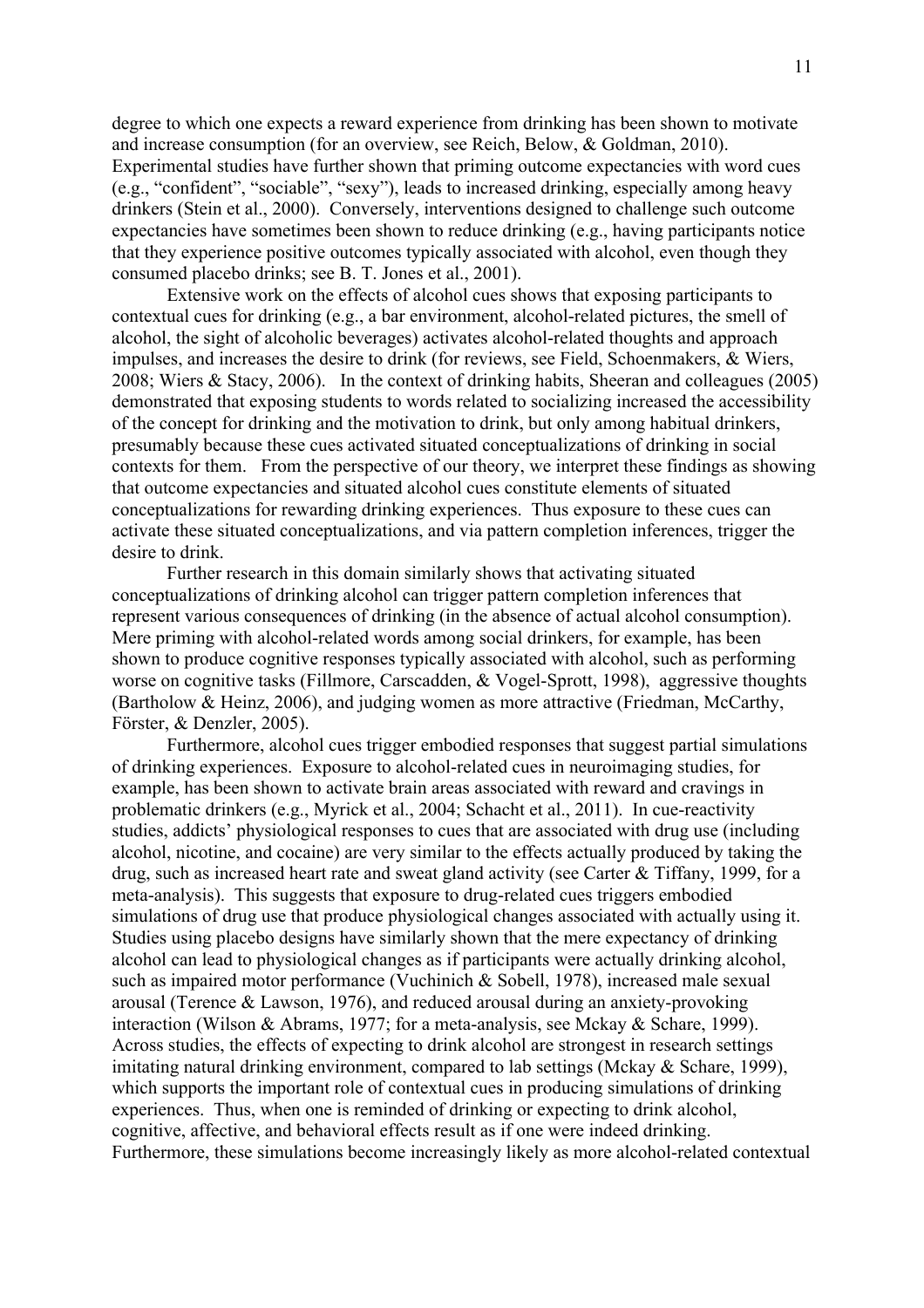cues are present, thereby increasing the likelihood of retrieving a situated conceptualization of an earlier alcohol experience.

Together, these findings support our theoretical account that situated conceptualizations, pattern completion inferences, and simulations play central roles in the desire for alcohol. Additionally, these situated conceptualizations appear to be grounded in bodily systems, such that they can trigger compelling embodied simulations of drinking and its consequences.

### **Implications and Final Thoughts**

### **Relations to Dual-Process Theories and Habits**

We believe that the basic mechanisms in our theory underlie both the impulsive and reflective processes that are widely viewed as producing desire and its regulation (e.g., Hofmann, Friese, & Wiers, 2008; Metcalfe & Mischel, 1999; Strack & Deutsch, 2004), as well as the processes that lead to habitual behavior and to potential habit change (e.g., Aarts & Dijksterhuis, 2000; Ouellette & Wood, 1998). From our perspective, an impulse or a habitual response is activated when a situational cue triggers a situated conceptualization that has become well entrenched in memory. Because the situated conceptualization is highly learned, relatively little processing may be required to activate it, such that it becomes active quickly, intrusively, and/or unconsciously (cf. Moors & De Houwer, 2006). Situated conceptualizations supporting successful self-regulation may become active in equally automatic ways, if they have been stored in memory from earlier behavior. When a situated conceptualization of consuming chips on the couch becomes activated, for example, this may for some people activate long-term goals that one has often pursued in such situations, such as dieting, along with associated behaviors, such as grabbing an apple or hopping on the treadmill. The activation of such strategies is especially likely if a person has successfully pursued a such a long-term goal in similar situations (Fishbach et al., 2003; Papies, Stroebe, & Aarts, 2008), so that situated conceptualizations of pursuing the dieting goal in tempting situations have been stored in memory, and can easily be retrieved as healthy habits in response to attractive food cues.

Self-regulation can further occur when the executive system searches memory for situated conceptualizations that constitute alternatives to situated conceptualization activated initially as impulses or habits (cf. Barrett, Wilson-Mendenhall, & Barsalou's, in press, account of emotion regulation). When in a tempting eating situation, for example, memory may be searched for alternative ways of handling the situation. Situated conceptualizations of alternative behaviors could have been stored, for example, from planning healthy behavior (e.g., with situation-specific implementation intentions, Gollwitzer & Sheeran, 2006) or from health education, and may later be retrieved and implemented in a deliberate, effortful way. Thus, we assume that situated conceptualizations can become activated and implemented in very different manners, thereby affecting behavior either impulsively or reflectively, producing successful as well as unsuccessful self-regulation. Clearly, however, our accounts of habits, impulse, and regulation require further theoretical development, together with careful empirical testing.

### **Relations to the Elaborated Intrusion Theory of Desire**

The theory that we develop here differs in important respects from Kavanagh et al.'s (2005) Elaborated Intrusion Theory. Most importantly, our account focuses on situated conceptualizations that originate during consumptive experiences, together with the pattern completion inferences and simulations that result from cuing them later. Therefore, our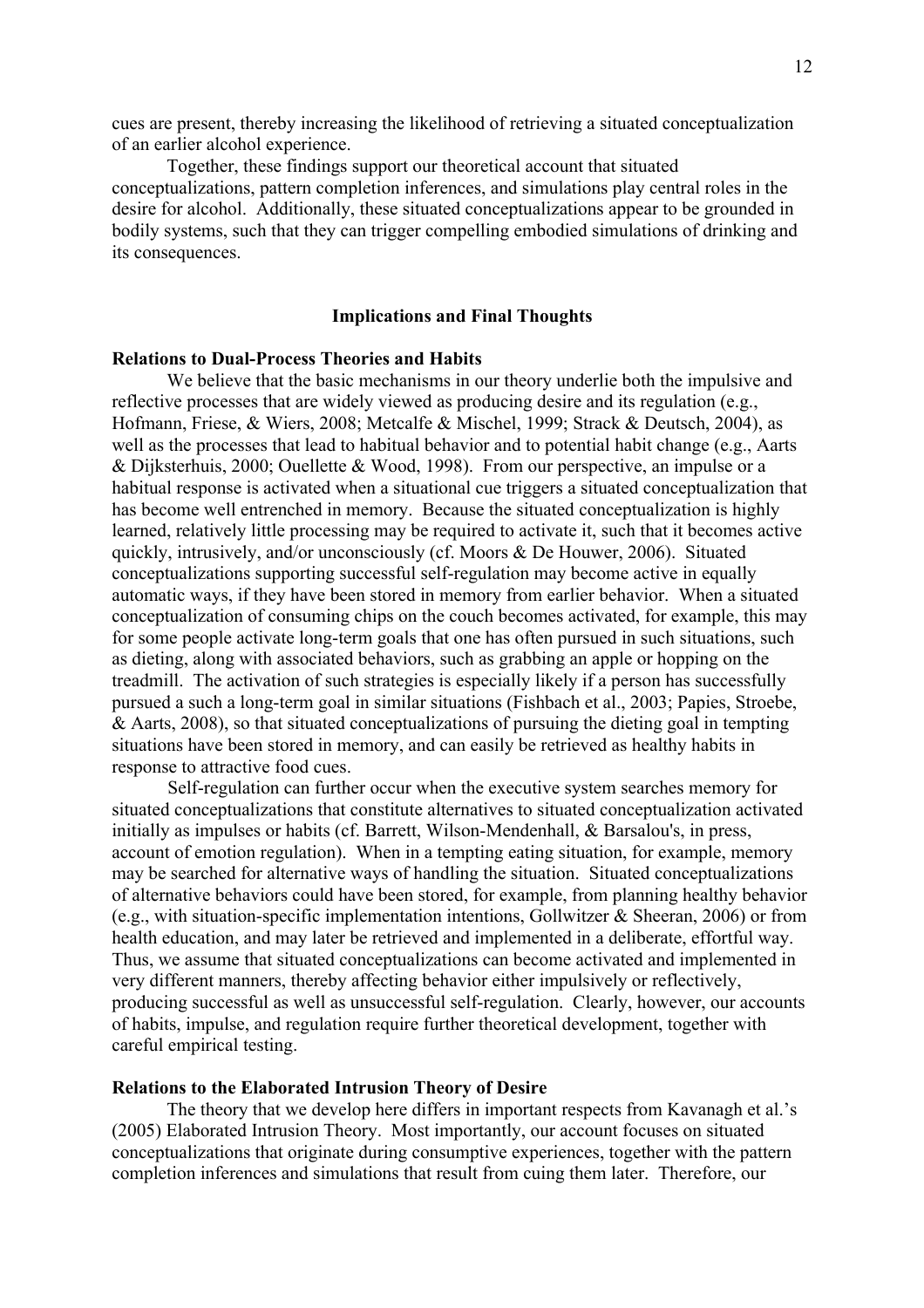theory not only focuses on mechanisms underlying desire, but also on mechanisms that produce motivated behavior, together with the learning of these behavioral patterns. Furthermore, our account of simulation differs from Kavanagh et al.'s account of imagery in several ways. First, whereas they focus on sensory imagery, we focus more broadly on multimodal simulations that not only reenact sensory states, but also bodily states, motor behavior, settings, and various internal states, including reward, goals, emotions, thoughts, etc. Second, simulation in our account not only takes the form of conscious imagery, but also unconscious reenactment of perception, action, and various internal states. Third, Kavanagh et al. tend to assume that desire primarily results from conscious elaboration of associative intrusions, whereas we assume that desire can also result from automatic simulations that are not elaborated in working memory. Finally, neural mechanisms play central roles in our account, in contrast to the central role of conscious experience in Kavanagh et al.'s account. We hasten to add that both theories share the important assumption that representations of consumption can produce desire.

### **Learning and individual differences**

Our grounded cognition approach to desire is essentially a learning theory of desire. As an individual has appetitive experiences, memories of these experiences are stored in memory as situated conceptualizations, constituting a form of learning. Because different individuals have different appetitive experiences, they have different learning histories, as different populations of situated conceptualizations accumulate in memory. On later occasions, different individuals may therefore respond to the same appetitive cues differently. Because appetitive cues are likely to retrieve different situated conceptualizations across different individuals, different pattern completion inferences follow, producing different simulations of craving (or not craving).

We believe that this learning account has much potential for explaining individual differences in desire and the motivated behavior that follows. Clearly, however, this account must be developed both theoretically and empirically before this potential can be realized.

### **Interventions to regulate desire effectively**

It follows from our account that one approach to intervention aims at changing the population of situated conceptualizations that controls an individual's appetitive behavior. Effortful change of behavior may therefore eventually turn into healthy habits if the new behavior is repeated sufficiently often and in a sufficiently stable context (cf. Ouellette & Wood, 1998) to establish a new population of situated conceptualizations in memory (Papies & Barsalou, 2014). As a result, the pattern completion inferences that are triggered by relevant cues will change, thereby changing desire and the motivated behavior that follows.

Another approach to changing consumptive behavior is to control the cues that activate the situated conceptualizations stored in an individual's memory, for example by changing the environment to remove or avoid such cues. Indeed, strategies like making food less visible are effective for reducing unhealthy eating(e.g., Wansink, Painter, & Lee, 2006). However, our account predicts that a large number of very diverse cues may potentially be involved in triggering reward simulations, making this strategy difficult to put into practice. We further assume that these cues may often be difficult for an individual to identify, as situated conceptualizations typically do not reach conscious awareness. In addition, controlling one's environment such as to remove or avoid relevant cues may often simply not be possible.

Controlling the cues that activate situated conceptualizations in a less far-reaching way can be achieved by goal priming. By presenting cues in a person's environment that activate situated conceptualizations associated with specific goals (e.g., situated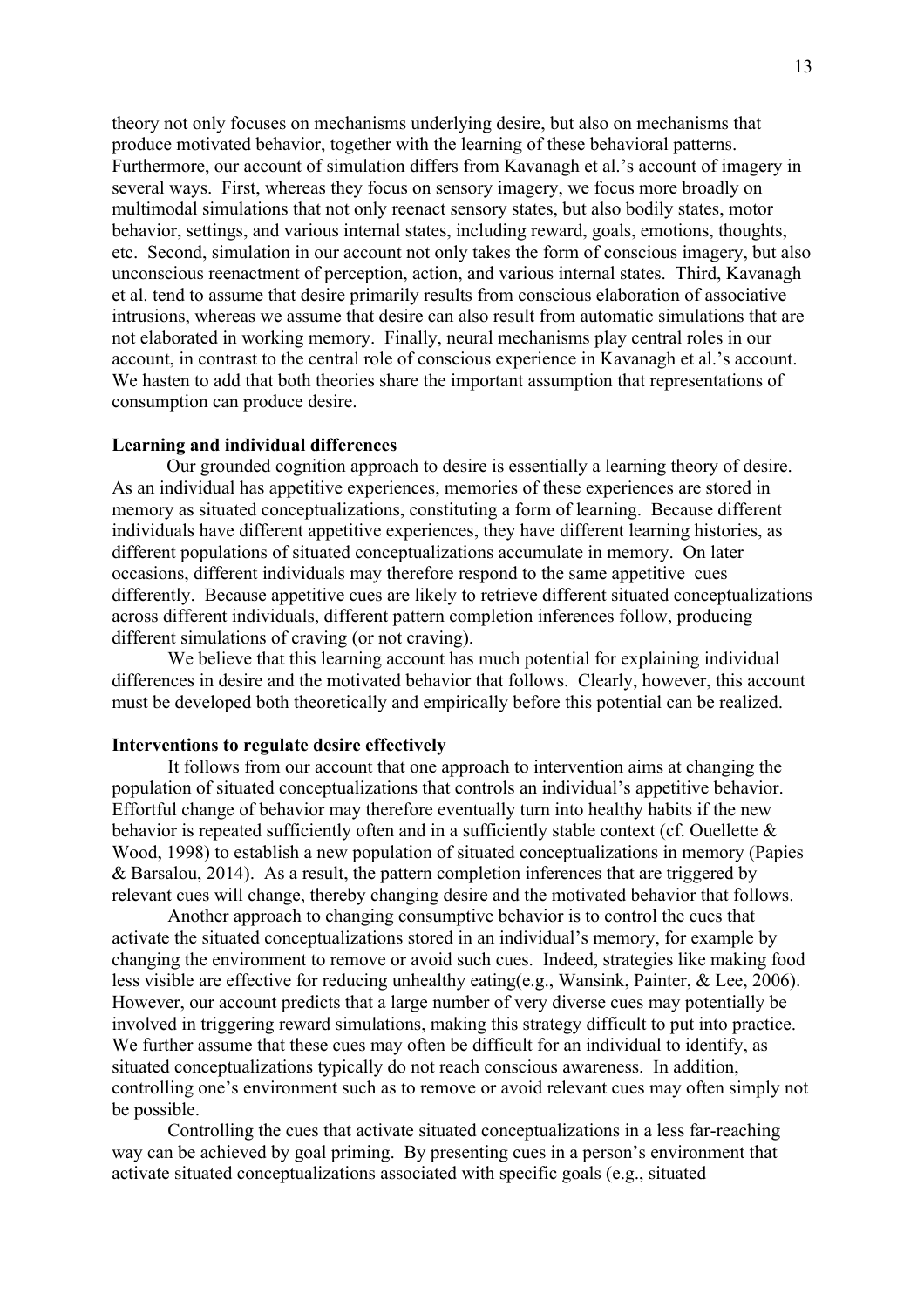conceptualizations of behaviors to perform when one is dieting), behaviors that can facilitate pursuit of these goals are likely to occur as pattern completion inferences, but only among those individuals who have stored relevant situated conceptualizations from previous experiences (e.g., dieters). As a result, behaviors like buying and eating high-calorie foods will be less likely to occur after such primes, compared to behaviors like ordering a healthy salad (e.g., Anschutz, Van Strien, & Engels, 2008; Papies & Hamstra, 2010; Papies, Potjes, Keesman, Schwinghammer, & van Koningsbruggen, 2014; Papies & Veling, 2013).

Still another approach that has proven effective is to undermine the hedonic simulations that motivate appetitive behavior, for example by mindfulness (Jenkins  $\&$ Tapper, in press; Papies et al., 2012) or reappraisal (e.g., Hofmann, Deutsch, Lancaster, & Banaji, 2010). Once a person recognizes the potential harm that these simulations can do in motivating unhealthy consumption, they can learn various strategies that make them less compelling. As a result, these simulations increasingly lose their control over behavior, such that they arise and dissipate with little effect.

#### **Conclusion**

In this chapter, we have introduced a novel theoretical framework for understanding desire and motivated behavior, based on a grounded cognition perspective. We have argued that this framework allows us to understand how desire arises from well-established mechanisms of grounded conceptual processing, and we have reviewed literature from diverse areas that can be interpreted and integrated by means of this theory. Our account suggests that even though the situated and grounded character of our cognitive systems typically helps us navigate a highly complex living environment in effective ways, it also increases our susceptibility to the myriad temptations that our living environments offer, generating various forms of desire. We hope that our analysis of desire and motivated behavior, utilizing the constructs of situated conceptualization, pattern completion inference, and simulation, will increase our understanding of how desire arises, how it affects behavior, and how situated processing mechanisms can be used to modulate these effects.

**Acknowledgments**: This work was supported by a grant (VENI-451-10-027) from the Netherlands Organization for Scientific Research. We would like to thank Mike Keesman and Michael Häfner for helpful comments on an earlier version of this chapter.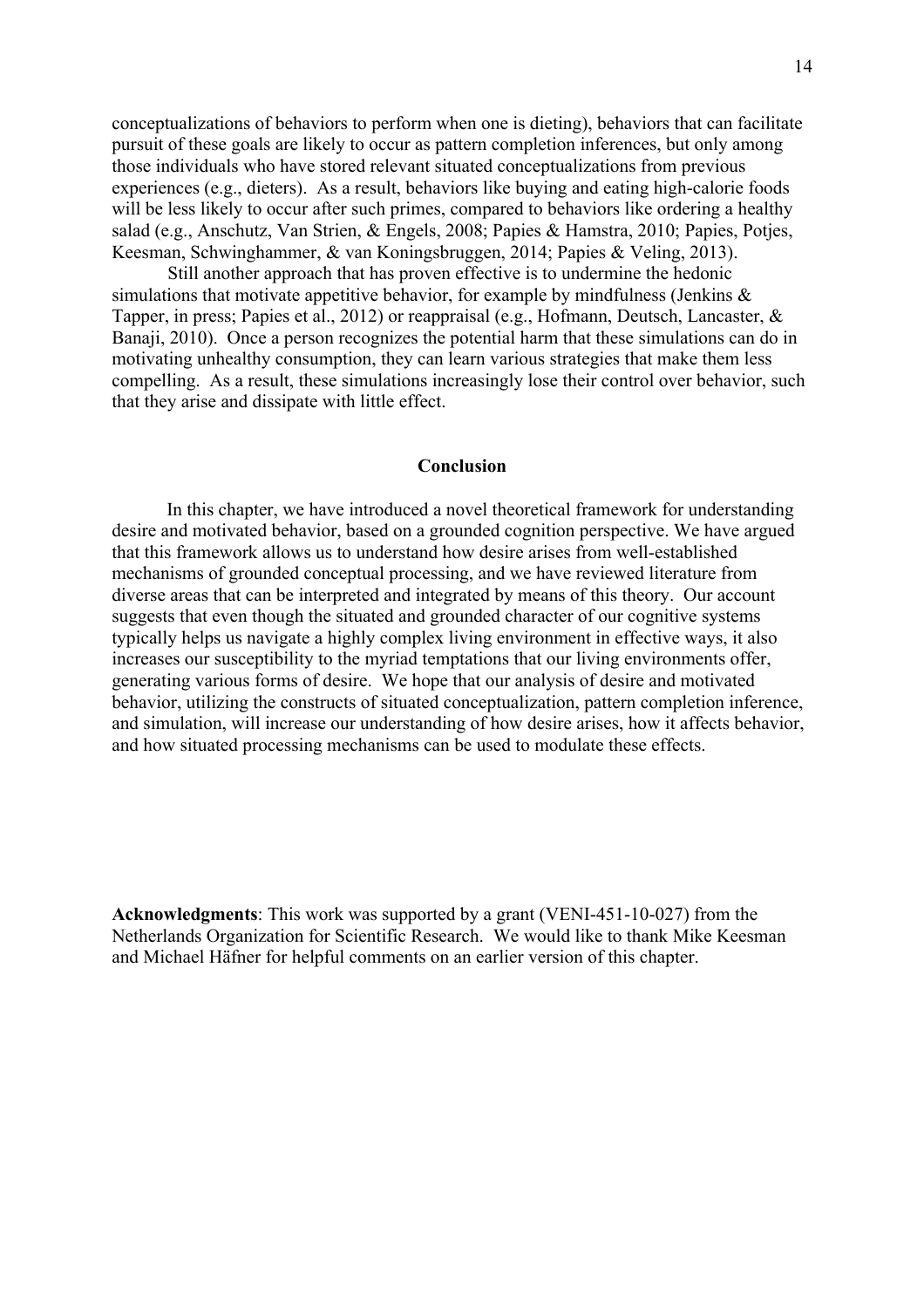### **References**

- Aarts, H., & Dijksterhuis, A. (2000). Habits as knowledge structures: Automaticity in goaldirected behavior. *Journal of Personality and Social Psychology*, *78*, 53–63.
- Adriaanse, M. A., de Ridder, D. T. D., & de Wit, J. B. F. (2009). Finding the critical cue: Implementation intentions to change one's diet work best when tailored to personally relevant reasons for unhealthy eating. *Personality and Social Psychology Bulletin*, *35*(1), 60–71.
- Alberts, H. J. E. M., Thewissen, R., & Raes, L. (2012). Dealing with problematic eating behaviour. The effects of a mindfulness-based intervention on eating behaviour, food cravings, dichotomous thinking and body image concern. *Appetite*, *58*(3), 847–851. doi:10.1016/j.appet.2012.01.009
- Anschutz, D. J., Van Strien, T., & Engels, R. C. M. E. (2008). Exposure to slim images in mass media: Television commercials as reminders of restriction in restrained eaters. *Health Psychology*, *27*(4), 401–408.
- Barrett, L. F. (2006). Solving the Emotion Paradox: Categorization and the Experience of Emotion. *Personality & Social Psychology Review (Lawrence Erlbaum Associates)*, *10*(1), 20–46. doi:10.1207/s15327957pspr1001\_2
- Barrett, L. F. (2013). Psychological Construction: The Darwinian Approach to the Science of Emotion. *Emotion Review*, *5*(4), 379–389. doi:10.1177/1754073913489753
- Barrett, L. F., Wilson-Mendenhall, C. D., & Barsalou, L. W. (in press). A psychological construction account of emotion regulation and dysregulation: The role of situated conceptualizations. In *The Handbook of Emotion Regulation* (2nd ed., pp. 447–465). New York: Guilford.
- Barrós-Loscertales, A., González, J., Pulvermüller, F., Ventura-Campos, N., Bustamante, J. C., Costumero, V., … Ávila, C. (2012). Reading Salt Activates Gustatory Brain Regions: fMRI Evidence for Semantic Grounding in a Novel Sensory Modality. *Cerebral Cortex*, *22*(11), 2554–2563. doi:10.1093/cercor/bhr324
- Barsalou, L. W. (1999). Perceptual symbol systems. *Behavioral & Brain Sciences*, *22*, 577– 660.
- Barsalou, L. W. (2003). Situated simulation in the human conceptual system. *Language and Cognitive Processes*, *18*, 513–562.
- Barsalou, L. W. (2008). Grounded Cognition. *Annual Review of Psychology*, *59*(1), 617–645.
- Barsalou, L. W. (2009). Simulation, situated conceptualization, and prediction. *Philosophical Transactions of the Royal Society B: Biological Sciences*, *364*(1521), 1281–1289. doi:10.1098/rstb.2008.0319
- Barsalou, L. W. (2011). Integrating Bayesian analysis and mechanistic theories in grounded cognition. *Behavioral and Brain Sciences*, *34*(04), 191–192. doi:10.1017/S0140525X11000197
- Barsalou, L. W. (2012). The human conceptual system. *The Cambridge Handbook of Psycholinguistics*, 239–258.
- Barsalou, L. W. (2013). Mirroring as Pattern Completion Inferences within Situated Conceptualizations. *Cortex*, *49*(10), 2951–2953. doi:10.1016/j.cortex.2013.06.010
- Barsalou, L. W., Niedenthal, P. M., Barbey, A. K., & Ruppert, J. A. (2003). Social Embodiment. In *Psychology of Learning and Motivation* (Vol. Volume 43, pp. 43– 92). Academic Press. Retrieved from

http://www.sciencedirect.com/science/article/pii/S0079742103010119

Bartholow, B. D., & Heinz, A. (2006). Alcohol and Aggression Without Consumption Alcohol Cues, Aggressive Thoughts, and Hostile Perception Bias. *Psychological Science*, *17*(1), 30–37. doi:10.1111/j.1467-9280.2005.01661.x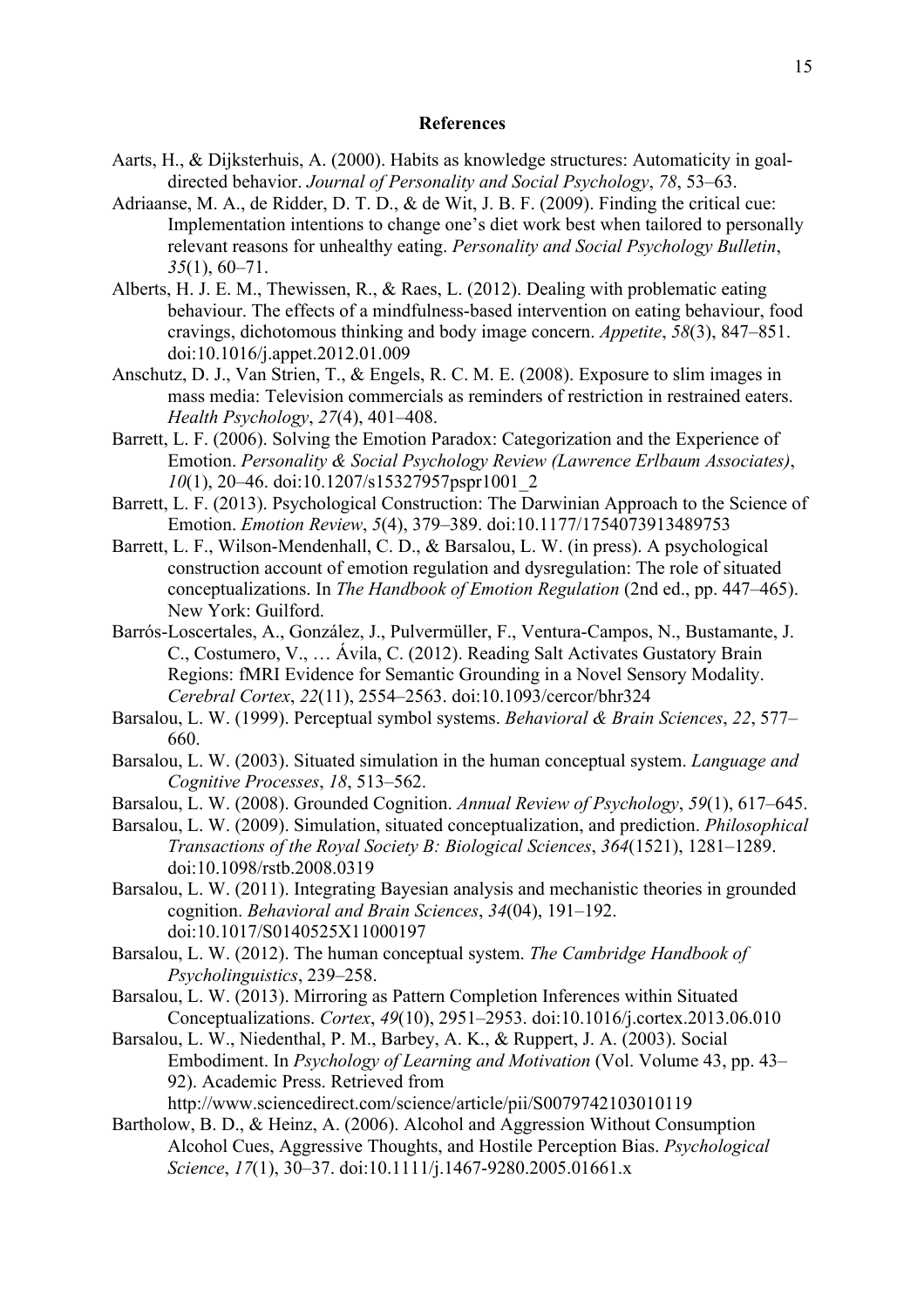- Blake, C. E., Bisogni, C. A., Sobal, J., Devine, C. M., & Jastran, M. (2007). Classifying foods in contexts: How adults categorize foods for different eating settings. *Appetite*, *49*(2), 500–510. doi:10.1016/j.appet.2007.03.009
- Brunstrom, J. M., Yates, H. M., & Witcomb, G. L. (2004). Dietary restraint and heightened reactivity to food. *Physiology and Behavior*, *81*(1), 85–90.
- Carter, B. L., & Tiffany, S. T. (1999). Meta-analysis of cue-reactivity in addiction research. *Addiction*, *94*(3), 327–340. doi:10.1046/j.1360-0443.1999.9433273.x
- Chater, N., Tenenbaum, J. B., & Yuille, A. (2006). Probabilistic models of cognition: Conceptual foundations. *Trends in Cognitive Sciences*, *10*(7), 287–291. doi:10.1016/j.tics.2006.05.007
- Crum, A. J., Corbin, W. R., Brownell, K. D., & Salovey, P. (2011). Mind over milkshakes: Mindsets, not just nutrients, determine ghrelin response. *Health Psychology*, *30*(4), 424–429. doi:10.1037/a0023467
- Fedoroff, I. C., Polivy, J., & Herman, C. P. (1997). The effect of pre-exposure to food cues on the eating behavior of restrained and unrestrained eaters. *Appetite*, *28*(1), 33–47.
- Fedoroff, I. C., Polivy, J., & Herman, C. P. (2003). The specificity of restrained versus unrestrained eaters' responses to food cues: general desire to eat, or craving for the cued food? *Appetite*, *41*(1), 7–13.
- Ferriday, D., & Brunstrom, J. M. (2011). "I just can"t help myself': effects of food-cue exposure in overweight and lean individuals. *International Journal of Obesity*, *35*(1), 142–149. doi:10.1038/ijo.2010.117
- Field, M., Schoenmakers, T., & Wiers, R. W. (2008). Cognitive Processes in Alcohol Binges: A Review and Research Agenda. *Current Drug Abuse Reviews*, *1*(3), 263.
- Fillmore, M. T., Carscadden, J. L., & Vogel-Sprott, M. (1998). Alcohol, cognitive impairment and expectancies. *Journal of Studies on Alcohol*, *59*(2), 174–179.
- Fishbach, A., Friedman, R. S., & Kruglanski, A. W. (2003). Leading us not unto temptation: Momentary allurements elicit overriding goal activation. *Journal of Personality and Social Psychology*, *84*(2), 296–309.
- Friedman, R. S., McCarthy, D. M., Förster, J., & Denzler, M. (2005). Automatic effects of alcohol cues on sexual attraction. *Addiction*, *100*(5), 672–681. doi:10.1111/j.1360- 0443.2005.01056.x
- Goldberg, R. F., Perfetti, C. A., & Schneider, W. (2006). Perceptual Knowledge Retrieval Activates Sensory Brain Regions. *The Journal of Neuroscience*, *26*(18), 4917 –4921. doi:10.1523/JNEUROSCI.5389-05.2006
- Gollwitzer, P. M., & Sheeran, P. (2006). Implementation intentions and goal achievement: A meta-analysis of effects and processes. In M. P. Zanna (Ed.), *Advances in Experimental Social Psychology* (pp. 69–119). San Diego, CA: Elsevier Academic Press.
- Grabenhorst, F., Rolls, E. T., & Bilderbeck, A. (2008). How Cognition Modulates Affective Responses to Taste and Flavor: Top-down Influences on the Orbitofrontal and Pregenual Cingulate Cortices. *Cerebral Cortex*, *18*(7), 1549–1559. doi:10.1093/cercor/bhm185
- Hansen, T., Olkkonen, M., Walter, S., & Gegenfurtner, K. R. (2006). Memory modulates color appearance. *Nature Neuroscience*, *9*(11), 1367–1368. doi:10.1038/nn1794
- Hill, A. J., Magson, L. D., & Blundell, J. E. (1984). Hunger and palatability: Tracking ratings of subjective experience before, during and after the consumption of preferred and less preferred food. *Appetite*, *5*(4), 361–371. doi:10.1016/S0195-6663(84)80008-2
- Hofmann, W., Deutsch, R., Lancaster, K., & Banaji, M. R. (2010). Cooling the heat of temptation: Mental self-control and the automatic evaluation of tempting stimuli. *European Journal of Social Psychology*, *40*(1), 17–25. doi:10.1002/ejsp.708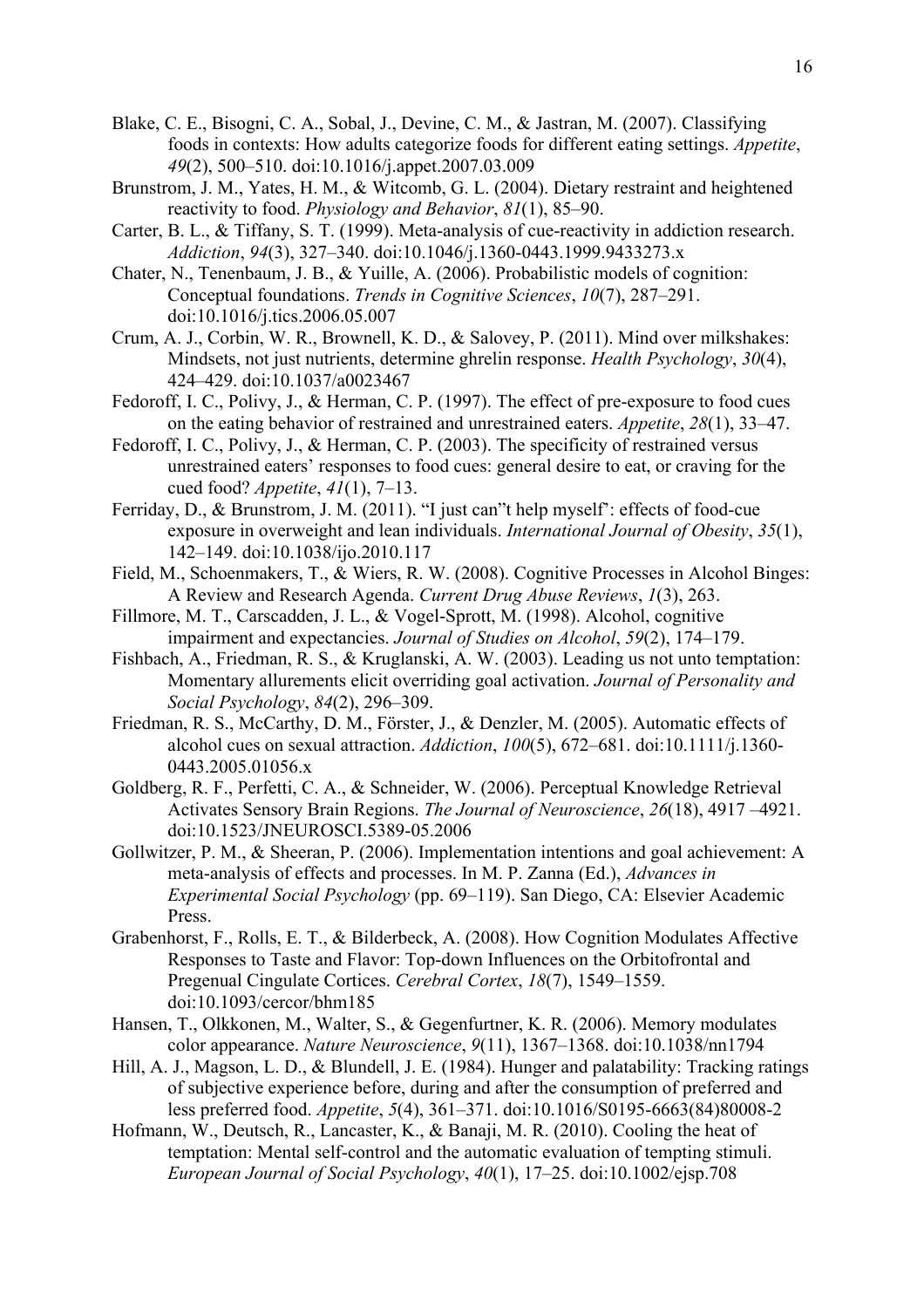- Hofmann, W., Friese, M., & Wiers, R. W. (2008). Impulsive versus reflective influences on health behavior: A theoretical framework and empirical review. *Health Psychology Review*, *2*(2), 111–137.
- Hofmann, W., Vohs, K. D., & Baumeister, R. F. (2012). What People Desire, Feel Conflicted About, and Try to Resist in Everyday Life. *Psychological Science*. doi:10.1177/0956797612437426
- Hsu, N. S., Frankland, S. M., & Thompson-Schill, S. L. (2012). Chromaticity of color perception and object color knowledge. *Neuropsychologia*, *50*(2), 327–333. doi:10.1016/j.neuropsychologia.2011.12.003
- Jeannerod, M. (1995). Mental imagery in the motor context. *Neuropsychologia*, *33*(11), 1419–1432.
- Jenkins, K. T., & Tapper, K. (in press). Resisting chocolate temptation using a brief mindfulness strategy. *British Journal of Health Psychology*. doi:10.1111/bjhp.12050
- Jones, B. T., Corbin, W., & Fromme, K. (2001). A review of expectancy theory and alcohol consumption. *Addiction*, *96*(1), 57–72. doi:10.1046/j.1360-0443.2001.961575.x
- Jones, M., & Love, B. C. (2011). Bayesian Fundamentalism or Enlightenment? On the explanatory status and theoretical contributions of Bayesian models of cognition. *Behavioral and Brain Sciences*, *34*(04), 169–188. doi:10.1017/S0140525X10003134
- Kavanagh, D. J., Andrade, J., & May, J. (2005). Imaginary relish and exquisite torture: The elaborated intrusion theory of desire. *Psychological Review*, *112*(2), 446–467.
- Kellenbach, M. L., Brett, M., & Patterson, K. (2001). Large, colorful, or noisy? Attributeand modality-specific activations during retrieval of perceptual attribute knowledge. *Cognitive, Affective, & Behavioral Neuroscience*, *1*(3), 207–221. doi:10.3758/CABN.1.3.207
- Keller, C., & van der Horst, K. (2013). Dietary restraint, ambivalence toward eating, and the valence and content of spontaneous associations with eating. *Appetite*, *62*, 150–159. doi:10.1016/j.appet.2012.11.012
- Kiefer, M., & Barsalou, L. W. (2013). Grounding the human conceptual system in perception, action, and internal states. *Tutorials in Action Science*.
- Kiefer, M., Sim, E.-J., Herrnberger, B., Grothe, J., & Hoenig, K. (2008). The Sound of Concepts: Four Markers for a Link between Auditory and Conceptual Brain Systems. *The Journal of Neuroscience*, *28*(47), 12224–12230. doi:10.1523/JNEUROSCI.3579- 08.2008
- Killgore, W. D. S., Young, A. D., Femia, L. A., Bogorodzki, P., Rogowska, J., & Yurgelun-Todd, D. A. (2003). Cortical and limbic activation during viewing of high- versus low-calorie foods. *NeuroImage*, *19*(4), 1381.
- Kosslyn, S. M. (1980). *Image and mind*. Harvard University Press.
- Kosslyn, S. M. (1994). *Image and brain: the resolution of the imagery debate*. MIT Press, Cambridge, MA.
- Lacey, S., Stilla, R., & Sathian, K. (2012). Metaphorically feeling: Comprehending textural metaphors activates somatosensory cortex. *Brain and Language*, *120*(3), 416–421. doi:10.1016/j.bandl.2011.12.016
- Lebois, L. A., Wilson-Mendenhall, C. D., Simmons, W. K., Barrett, L. F., & Barsalou, L. W. (submitted). Learning emotions.
- Lench, H. C., Flores, S. A., & Bench, S. W. (2011). Discrete Emotions Predict Changes in Cognition, Judgment, Experience, Behavior, and Physiology: A Meta-Analysis of Experimental Emotion Elicitations. *Psychological Bulletin*, *137*(5), 834–855. doi:10.1037/a0024244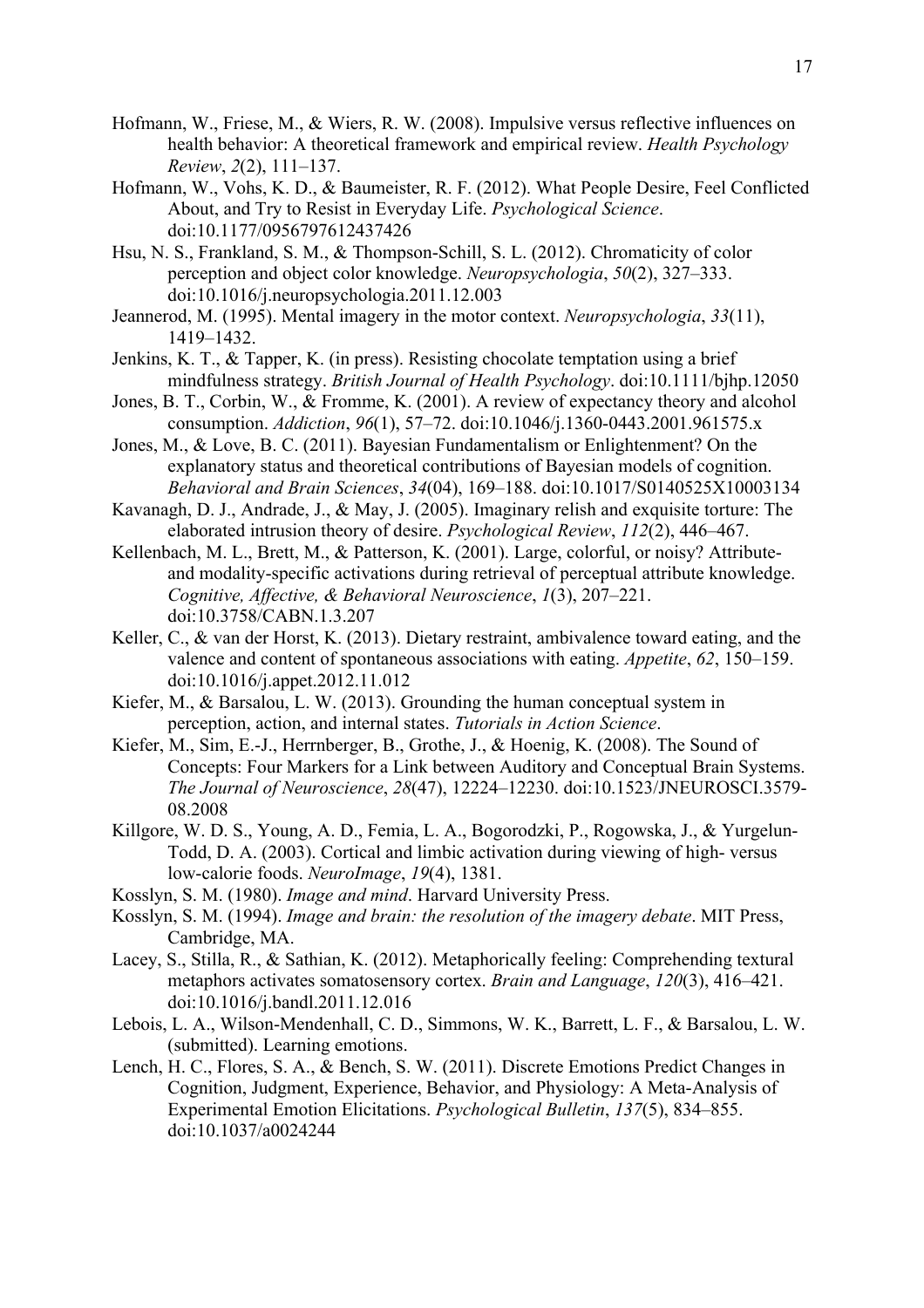- Locher, J. L., Yoels, W. C., Maurer, D., & van Ells, J. (2005). Comfort Foods: An Exploratory Journey Into The Social and Emotional Significance of Food. *Food and Foodways*, *13*(4), 273–297. doi:10.1080/07409710500334509
- Martin, A. (2001). Functional neuroimaging of semantic memory. *Handbook of Functional Neuroimaging of Cognition*, *1*(3), 153–186.
- Martin, A. (2007). The Representation of Object Concepts in the Brain. *Annual Review of Psychology*, *58*(1), 25–45. doi:10.1146/annurev.psych.57.102904.190143
- Mckay, D., & Schare, M. L. (1999). The effects of alcohol and alcohol expectancies on subjective reports and physiological reactivity: A meta-analysis. *Addictive Behaviors*, *24*(5), 633–647. doi:10.1016/S0306-4603(99)00021-0
- Metcalfe, J., & Mischel, W. (1999). A hot/cool-system analysis of delay of gratification: Dynamics of willpower. *Psychological Review*, *106*(1), 3–19.
- Moors, A., & De Houwer, J. (2006). Automaticity: A theoretical and conceptual analysis. *Psychological Bulletin*, *132*(2), 297–326.
- Myrick, H., Anton, R. F., Li, X., Henderson, S., Drobes, D., Voronin, K., & George, M. S. (2004). Differential brain activity in alcoholics and social drinkers to alcohol cues: relationship to craving. *Neuropsychopharmacology: Official Publication of the American College of Neuropsychopharmacology*, *29*(2), 393–402. doi:10.1038/sj.npp.1300295
- Naumann, E., Trentowska, M., & Svaldi, J. (2013). Increased salivation to mirror exposure in women with binge eating disorder. *Appetite*, *65*, 103–110. doi:10.1016/j.appet.2013.01.021
- Nederkoorn, C., Smulders, F. T. Y., & Jansen, A. (2000). Cephalic phase responses, craving and food intake in normal subjects. *Appetite*, *35*(1), 45–55. doi:10.1006/appe.2000.0328
- Ouellette, J. A., & Wood, W. (1998). Habit and intention in everyday life: The multiple processes by which past behavior predicts future behavior. *Psychological Bulletin*, *124*(1), 54–74.
- Papies, E. K. (2013). Tempting food words activate eating simulations. *Frontiers in Psychology*, *4:*, 838. doi:10.3389/fpsyg.2013.00838
- Papies, E. K., & Barsalou, L. W. (2014). A grounded theory of desire and motivated behavior. *In Preparation*.
- Papies, E. K., Barsalou, L. W., & Custers, R. (2012). Mindful Attention Prevents Mindless Impulses. *Social Psychological and Personality Science*, *3*(3), 291–299. doi:10.1177/1948550611419031
- Papies, E. K., & Hamstra, P. (2010). Goal priming and eating behavior: Enhancing selfregulation by environmental cues. *Health Psychology*, *29*(4), 384–388. doi:10.1037/a0019877
- Papies, E. K., Potjes, I., Keesman, M., Schwinghammer, S., & van Koningsbruggen, G. M. (in press). Using health primes to reduce unhealthy snack purchases among overweight consumers in a grocery store. *International Journal of Obesity*.
- Papies, E. K., Potjes, I., Keesman, M., Schwinghammer, S., & van Koningsbruggen, G. M. (2014). Using health primes to reduce unhealthy snack purchases among overweight consumers in a grocery store. *International Journal of Obesity*, *38*(4), 597–602. doi:10.1038/ijo.2013.136
- Papies, E. K., Pronk, T. M., Keesman, M., & Barsalou, L. W. (2014). The benefits of simply observing: Mindful attention and the link between motivation and behavior. *In Revision*.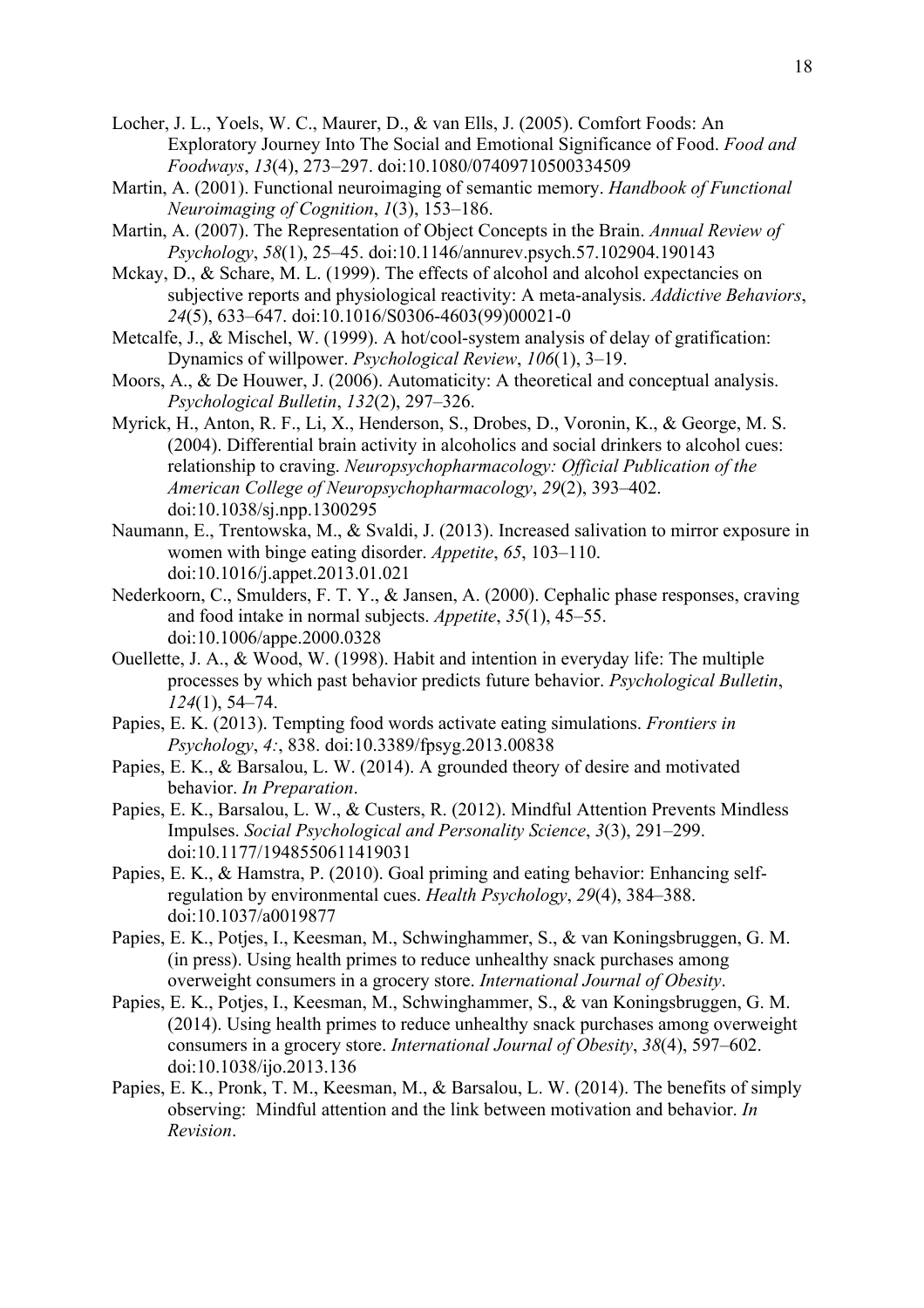- Papies, E. K., Stroebe, W., & Aarts, H. (2007). Pleasure in the mind: Restrained eating and spontaneous hedonic thoughts about food. *Journal of Experimental Social Psychology*, *43*(5), 810–817. doi:10.1016/j.jesp.2006.08.001
- Papies, E. K., Stroebe, W., & Aarts, H. (2008). Healthy Cognition: Processes of Self-Regulatory Success in Restrained Eating. *Personality and Social Psychology Bulletin*, *34*(9), 1290 –1300. doi:10.1177/0146167208320063
- Papies, E. K., & Veling, H. (2013). Healthy dining: Subtle diet reminders at the point of purchase increase low-calorie food choices among both chronic and current dieters. *Appetite*, *61*, 1–7. doi:10.1016/j.appet.2012.10.025
- Plassmann, H., O'Doherty, J., Shiv, B., & Rangel, A. (2008). Marketing actions can modulate neural representations of experienced pleasantness. *Proceedings of the National Academy of Sciences*, *105*(3), 1050–1054. doi:10.1073/pnas.0706929105
- Pulvermueller, F. (2013). Semantic embodiment, disembodiment or misembodiment? In search of meaning in modules and neuron circuits. *Brain and Language*, *127*(1), 86– 103.
- Reich, R. R., Below, M. C., & Goldman, M. S. (2010). Explicit and implicit measures of expectancy and related alcohol cognitions: A meta-analytic comparison. *Psychology of Addictive Behaviors*, *24*(1), 13–25. doi:10.1037/a0016556
- Rogers, P. J., & Hill, A. J. (1989). Breakdown of dietary restraint following mere exposure to food stimuli: Interrelationships between restraint, hunger, salivation, and food intake. *Addictive Behaviors*, *14*(4), 387–397. doi:10.1016/0306-4603(89)90026-9
- Ross, B. H., & Murphy, G. L. (1999). Food for Thought: Cross-Classification and Category Organization in a Complex Real-World Domain. *Cognitive Psychology*, *38*(4), 495– 553. doi:10.1006/cogp.1998.0712
- Schacht, J. P., Anton, R. F., Randall, P. K., Li, X., Henderson, S., & Myrick, H. (2011). Stability of fMRI striatal response to alcohol cues: A hierarchical linear modeling approach. *NeuroImage*, *56*(1), 61–68. doi:10.1016/j.neuroimage.2011.02.004
- Seibt, B., Häfner, M., & Deutsch, R. (2007). Prepared to eat: how immediate affective and motivational responses to food cues are influenced by food deprivation. *European Journal of Social Psychology*, *37*(2), 359–379.
- Sheeran, P., Aarts, H., Custers, R., Rivis, A., Webb, T. L., & Cooke, R. (2005). The goaldependent automaticity of drinking habits. *British Journal of Social Psychology*, *44*(1), 47–63. doi:10.1348/014466604X23446
- Siep, N., Roefs, A., Roebroeck, A., Havermans, R., Bonte, M. L., & Jansen, A. (2009). Hunger is the best spice: an fMRI study of the effects of attention, hunger and calorie content on food reward processing in the amygdala and orbitofrontal cortex. *Behavioural Brain Research*, *198*(1), 149–158. doi:10.1016/j.bbr.2008.10.035
- Simmons, W. K., & Barsalou, L. W. (2003). The Similarity-in-Topography Principle: Reconciling Theories of Conceptual Deficits. *Cognitive Neuropsychology*, *20*(3-6), 451–486. doi:10.1080/02643290342000032
- Simmons, W. K., Martin, A., & Barsalou, L. W. (2005). Pictures of appetizing foods activate gustatory cortices for taste and reward. *Cerebral Cortex*, *15*(10), 1602–1608.
- Simpson, J. A., & Gangestad, S. W. (1992). Sociosexuality and Romantic Partner Choice. *Journal of Personality*, *60*(1), 31–51. doi:10.1111/j.1467-6494.1992.tb00264.x
- Spence, C., Levitan, C., Shankar, M. U., & Zampini, M. (2010). Does food color influence taste and flavor perception in humans? *Chemosensory Perception*, *3*(1), 68–84.
- Spence, C., & Shankar, M. U. (2010). The Influence of Auditory Cues on the Perception of, and Responses to, Food and Drink. *Journal of Sensory Studies*, *25*(3), 406–430. doi:10.1111/j.1745-459X.2009.00267.x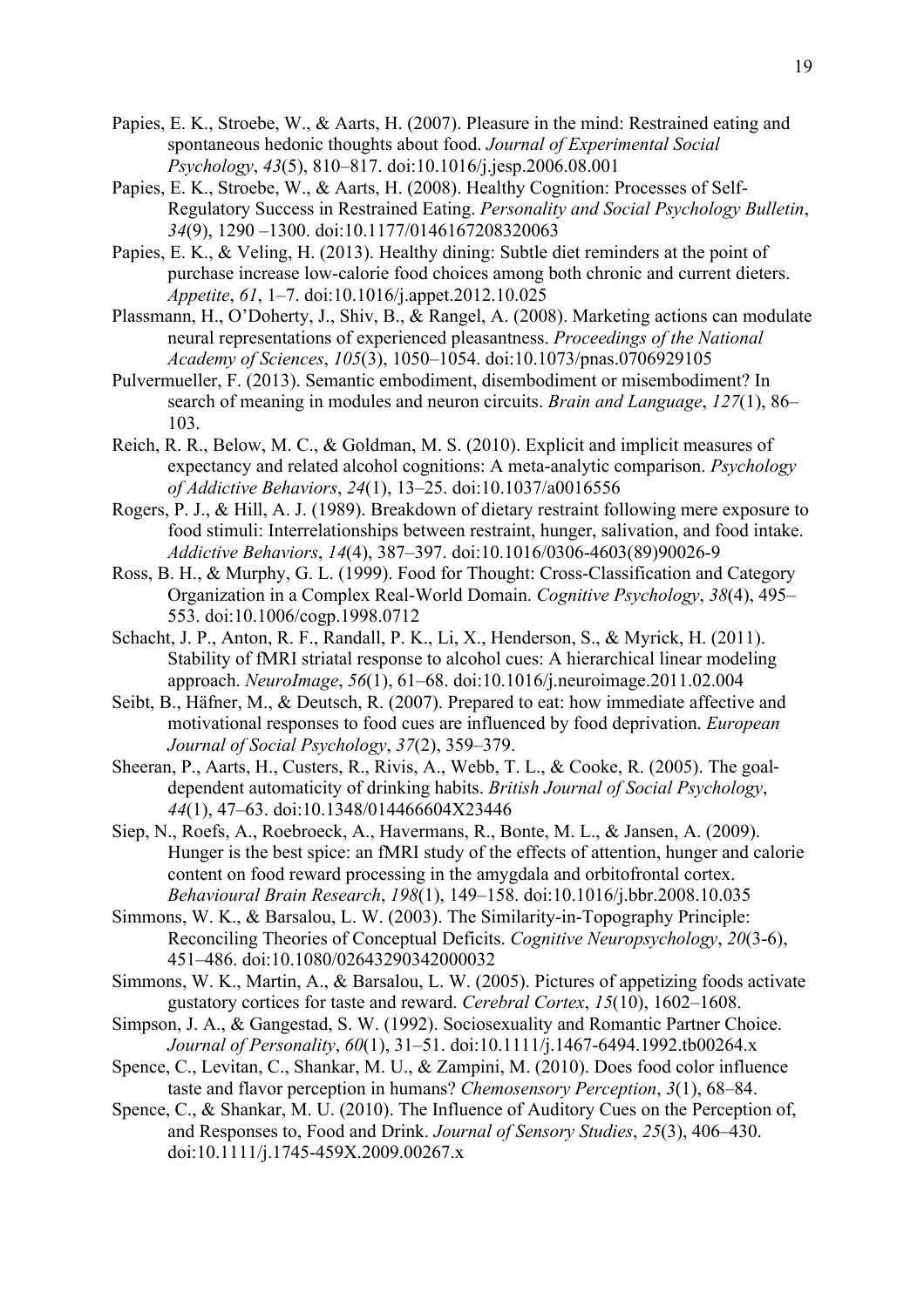- Spence, C., Shankar, M. U., & Blumenthal, H. (2010). "Sound bites": Auditory contributions to the perception and consumption of food and drink. *Art and the Senses*, 207–238.
- Stein, K. D., Goldman, M. S., & Del Boca, F. K. (2000). The influence of alcohol expectancy priming and mood manipulation on subsequent alcohol consumption. *Journal of Abnormal Psychology*, *109*(1), 106–115. doi:10.1037/0021-843X.109.1.106
- Stice, E., Spoor, S., Ng, J., & Zald, D. H. (2009). Relation of obesity to consummatory and anticipatory food reward. *Physiology & Behavior*, *97*(5), 551–560. doi:10.1016/j.physbeh.2009.03.020
- Stice, E., Yokum, S., Burger, K. S., Epstein, L. H., & Small, D. M. (2011). Youth at Risk for Obesity Show Greater Activation of Striatal and Somatosensory Regions to Food. *The Journal of Neuroscience*, *31*(12), 4360 –4366. doi:10.1523/JNEUROSCI.6604- 10.2011
- Strack, F., & Deutsch, R. (2004). Reflective and impulsive determinants of social behavior. *Personality and Social Psychology Review*, *8*(3), 220–247.
- Terence, G., & Lawson, D. M. (1976). Expectancies, alcohol, and sexual arousal in male social drinkers. *Journal of Abnormal Psychology*, *85*(6), 587–594. doi:10.1037/0021- 843X.85.6.587
- Tetley, A., Brunstrom, J., & Griffiths, P. (2009). Individual differences in food-cue reactivity. The role of BMI and everyday portion-size selections. *Appetite*, *52*(3), 614–620. doi:10.1016/j.appet.2009.02.005
- Tiffany, S. T., Cox, L. S., & Elash, C. A. (2000). Effects of transdermal nicotine patches on abstinence-induced and cue-elicited craving in cigarette smokers. *Journal of Consulting and Clinical Psychology*, *68*(2), 233–240. doi:10.1037/0022- 006X.68.2.233
- Van der Laan, L. N., de Ridder, D. T. D., Viergever, M. A., & Smeets, P. A. M. (2011). The first taste is always with the eyes: A meta-analysis on the neural correlates of processing visual food cues. *NeuroImage*, *55*(1), 296–303. doi:10.1016/j.neuroimage.2010.11.055
- Veling, H., Aarts, H., & Papies, E. K. (2011). Using stop signals to inhibit chronic dieters' responses toward palatable foods. *Behaviour Research and Therapy*, *49*(11), 771– 780. doi:10.1016/j.brat.2011.08.005
- Veltkamp, M., Aarts, H., & Custers, R. (2009). Unravelling the motivational yarn: A framework for understanding the instigation of implicitly motivated behaviour resulting from deprivation and positive affect. *European Review of Social Psychology*, *20*(1), 345–381. doi:10.1080/10463280903388665
- Veltkamp, M., Custers, R., & Aarts, H. (2011). Motivating consumer behavior by subliminal conditioning in the absence of basic needs: Striking even while the iron is cold. *Journal of Consumer Psychology*, *21*(1), 49–56. doi:10.1016/j.jcps.2010.09.011
- Vuchinich, R. E., & Sobell, M. B. (1978). Empirical separation of physiologic and expected effects of alcohol on complex perceptual motor performance. *Psychopharmacology*, *60*(1), 81–85. doi:10.1007/BF00429183
- Wang, G.-J., Volkow, N. D., Telang, F., Jayne, M., Ma, J., Rao, M., … Fowler, J. S. (2004). Exposure to appetitive food stimuli markedly activates the human brain. *NeuroImage*, *21*(4), 1790–1797. doi:10.1016/j.neuroimage.2003.11.026
- Wansink, B., Cheney, M. M., & Chan, N. (2003). Exploring comfort food preferences across age and gender. *Physiology & Behavior*, *79*(4–5), 739–747. doi:10.1016/S0031- 9384(03)00203-8
- Wansink, B., Painter, J. E., & Lee, Y.-K. (2006). The office candy dish: proximity's influence on estimated and actual consumption. *International Journal of Obesity*, *30*(5), 871–875. doi:10.1038/sj.ijo.0803217